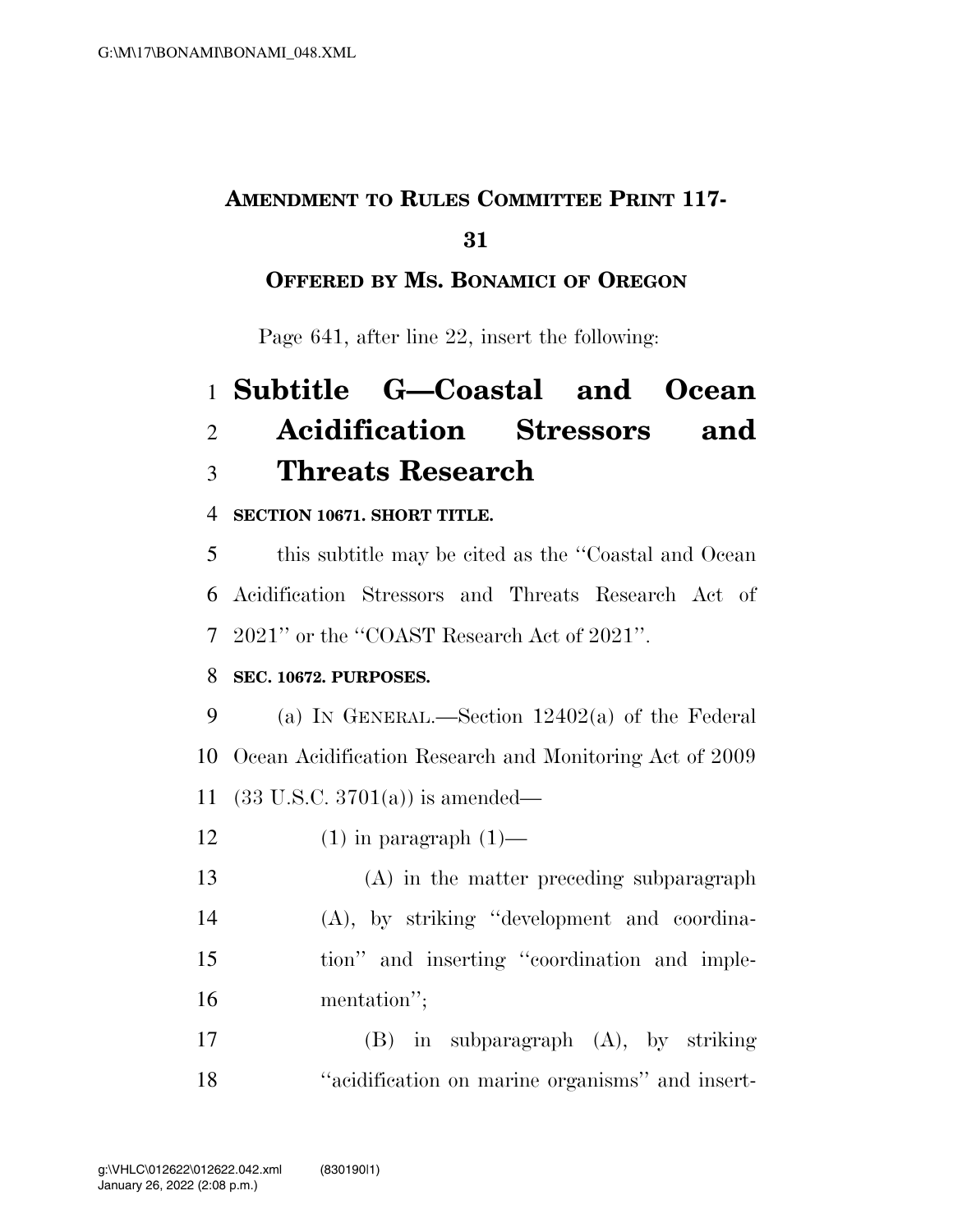| $\mathbf{1}$   | ing "acidification and coastal acidification on            |
|----------------|------------------------------------------------------------|
| $\overline{2}$ | marine organisms"; and                                     |
| 3              | $(C)$ in subparagraph $(B)$ , by striking "es-             |
| $\overline{4}$ | tablish" and all that follows through the semi-            |
| 5              | colon and inserting "maintain and advise an                |
| 6              | interagency research, monitoring, and public               |
| 7              | outreach program on ocean acidification and                |
| 8              | coastal acidification;";                                   |
| 9              | $(2)$ in paragraph $(2)$ , by striking "establish-         |
| 10             | ment" and inserting "maintenance";                         |
| 11             | $(3)$ in paragraph $(3)$ , by inserting "and coastal       |
| 12             | acidification" after "ocean acidification"; and            |
| 13             | $(4)$ in paragraph $(4)$ , by inserting "and coastal       |
| 14             | acidification that take into account other environ-        |
| 15             | mental and anthropogenic stressors" after "ocean           |
| 16             | acidification".                                            |
| 17             | (b) TECHNICAL AND CONFORMING AMENDMENT.-                   |
|                | 18 Section 12402 of the Federal Ocean Acidification Re-    |
| 19             | search and Monitoring Act of $2009$ (33 U.S.C. $3701(a)$ ) |
| 20             | is amended by striking " $(a)$ PURPOSES.—".                |
| 21             | SEC. 10673. DEFINITIONS.                                   |
| 22             | Section 12403 of the Federal Ocean Acidification Re-       |
| 23             | search and Monitoring Act of 2009 (33 U.S.C. 3702) is      |
| 24             | amended—                                                   |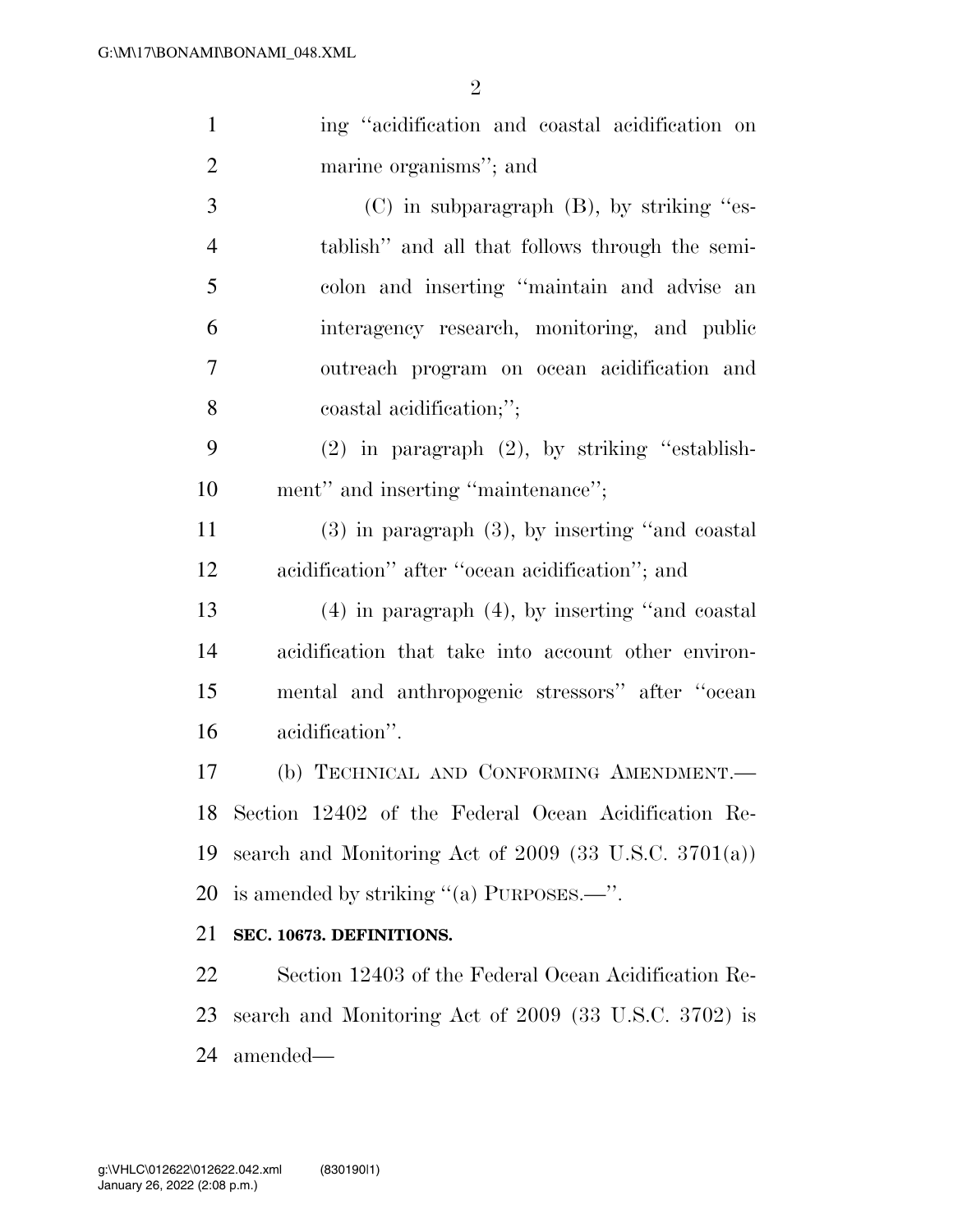| $\mathbf{1}$   | $(1)$ in paragraph $(1)$ , by striking "of the                |
|----------------|---------------------------------------------------------------|
| $\overline{2}$ | Earth's oceans" and all that follows before the pe-           |
| $\mathfrak{Z}$ | riod at the end and inserting "and changes in the             |
| $\overline{4}$ | water chemistry of the Earth's oceans, coastal estu-          |
| 5              | aries, and waterways caused by carbon dioxide from            |
| 6              | the atmosphere and the breakdown of organic mat-              |
| 7              | $ter$ ";                                                      |
| 8              | $(2)$ in paragraph $(3)$ , by striking "Joint Sub-            |
| 9              | committee on Ocean Science and Technology of the              |
| 10             | National Science and Technology Council" and in-              |
| 11             | serting "National Science and Technology Council              |
| 12             | Subcommittee on Ocean Science and Technology";                |
| 13             | $(3)$ by redesignating paragraphs $(1)$ , $(2)$ , and         |
| 14             | $(3)$ as paragraphs $(2)$ , $(3)$ , and $(4)$ , respectively; |
| 15             | $(4)$ by inserting before paragraph $(2)$ , as so re-         |
| 16             | designated, the following new paragraph:                      |
| 17             | ``(1)<br>COASTAL ACIDIFICATION.—The<br>term                   |
| 18             | 'coastal acidification' means the combined decrease           |
| 19             | in pH and changes in the water chemistry of coastal           |
| 20             | oceans, estuaries, and other bodies of water from             |
| 21             | chemical inputs (including carbon dioxide from the            |
| 22             | atmosphere), freshwater inputs, and excess nutrient           |
| 23             | run-off from land and coastal atmospheric pollution           |
| 24             | that result in processes that release carbon dioxide,         |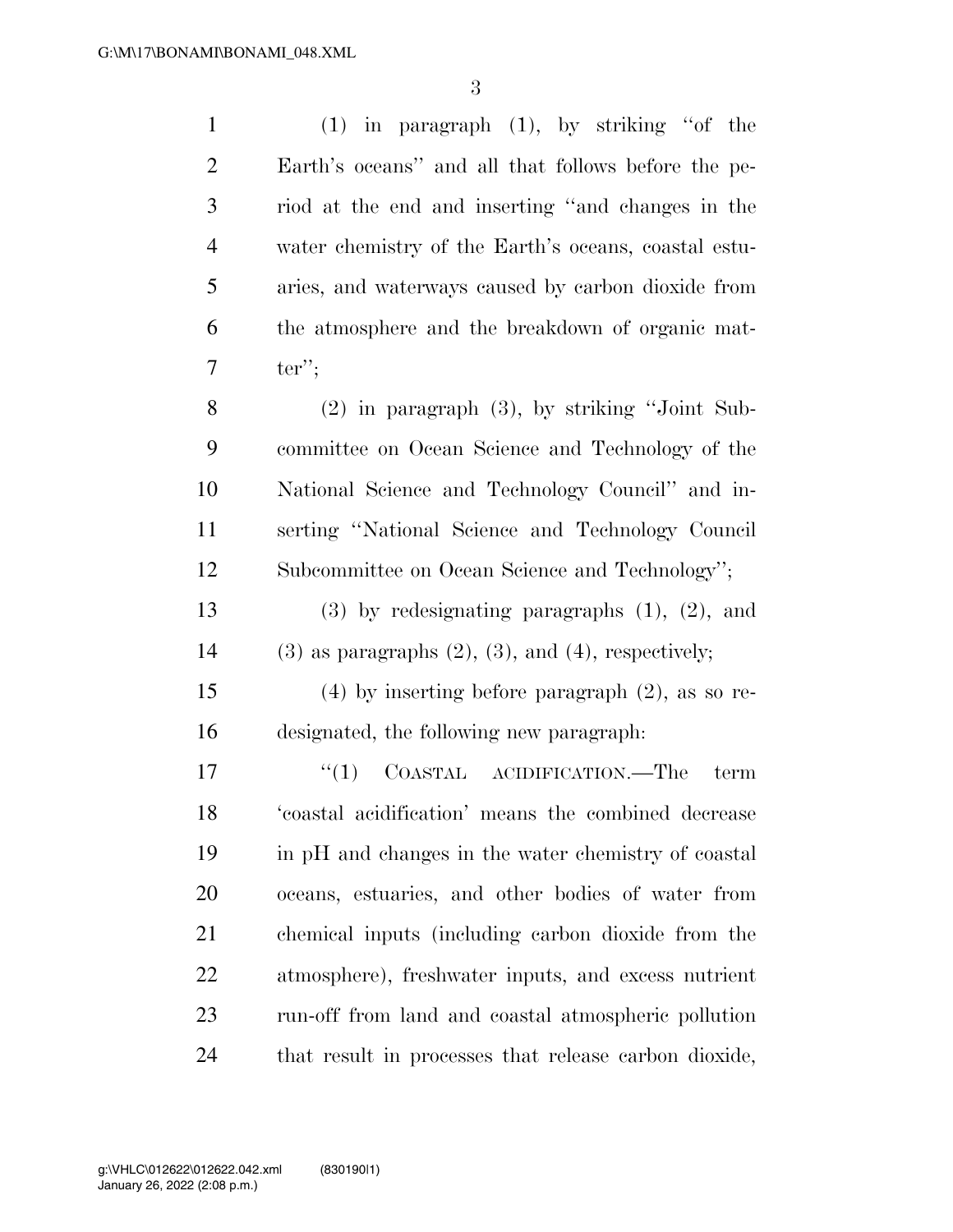- acidic nitrogen, and sulfur compounds as byproducts which end up in coastal waters.''; and
- (5) by adding at the end the following new paragraph:
- ''(5) STATE.—The term 'State' means each State of the United States, the District of Columbia, the Commonwealth of Puerto Rico, American Samoa, Guam, the Commonwealth of the Northern Mariana Islands, the Virgin Islands of the United States, and any other territory or possession of the United States.''.

#### **SEC. 10674. INTERAGENCY WORKING GROUP.**

 Section 12404 of the Federal Ocean Acidification Re- search and Monitoring Act of 2009 (33 U.S.C. 3703) is amended—

 (1) in the heading, by striking ''**SUB-COMMITTEE**'' and inserting ''**WORKING GROUP**'';

18 (2) in subsection (a)—

 (A) in paragraph (1), by striking ''Joint Subcommittee on Ocean Science and Tech- nology of the National Science and Technology Council shall coordinate Federal activities on ocean acidification and establish'' and insert ''Subcommittee shall establish and maintain'';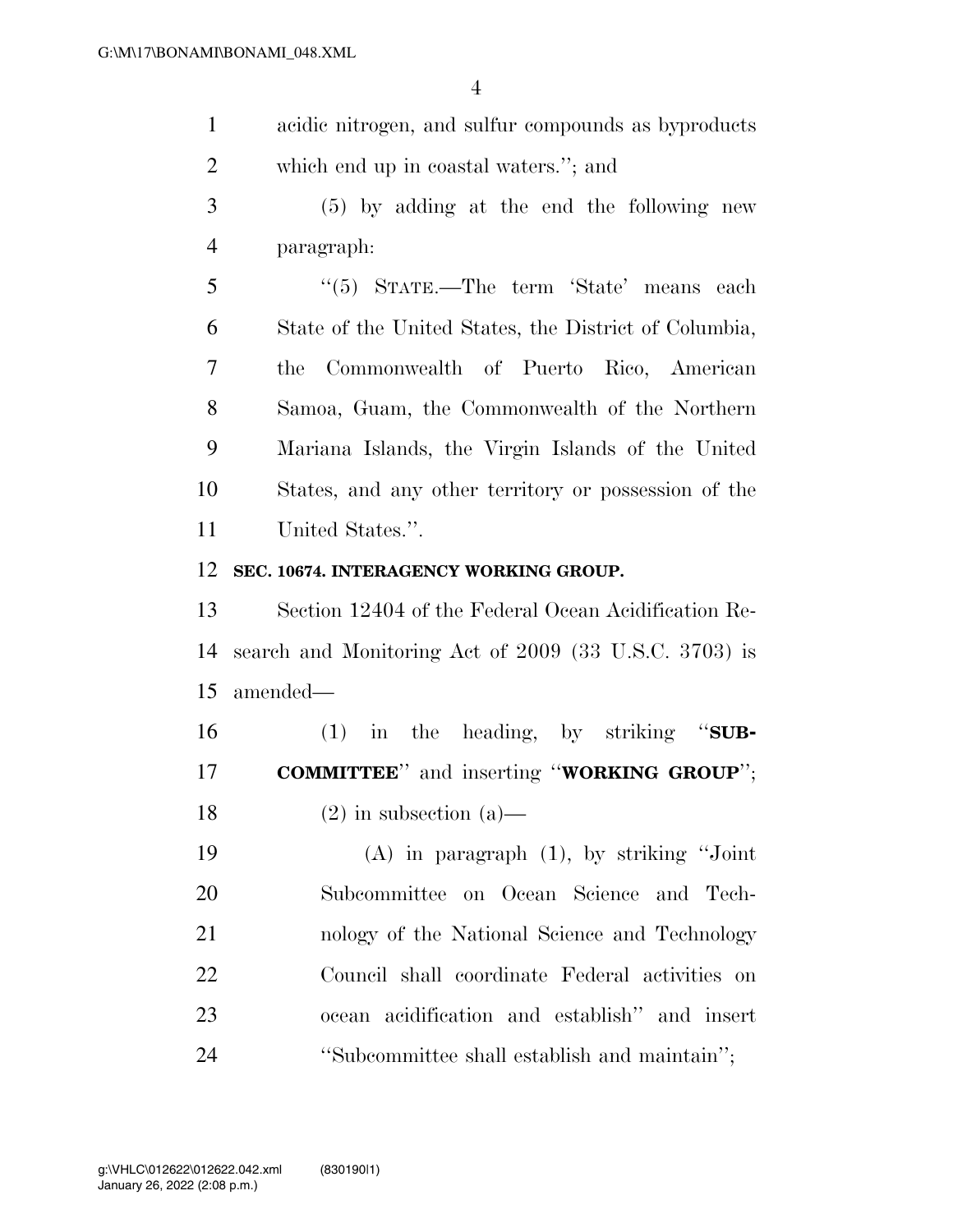| $\mathbf{1}$   | $(B)$ in paragraph $(2)$ , by striking "Wildlife" |
|----------------|---------------------------------------------------|
| $\overline{2}$ | Service," and inserting "Wildlife Service, the    |
| 3              | Bureau of Ocean Energy Management, the En-        |
| $\overline{4}$ | vironmental Protection Agency, the Department     |
| 5              | of Agriculture, the Department of State, the      |
| 6              | Department of Energy, the Department of the       |
| 7              | Navy, the National Park Service, the Bureau of    |
| 8              | Indian Affairs, the National Institute of Stand-  |
| 9              | ards and Technology, the Smithsonian Institu-     |
| 10             | $\text{tion}, \text{''}; \text{and}$              |
| 11             | $(C)$ in paragraph $(3)$ , in the heading, by     |
| 12             | striking "CHAIRMAN" and inserting "CHAIR";        |
| 13             | $(3)$ in subsection $(b)$ —                       |
| 14             | $(A)$ in paragraph $(1)$ , by inserting ", in-    |
| 15             | cluding the efforts of the National Oceanic and   |
| 16             | Atmospheric Administration to facilitate such     |
| $17\,$         | implementation" after "of the plan";              |
| 18             | $(B)$ in paragraph $(2)$ —                        |
| 19             | (i) in subparagraph $(A)$ , by inserting          |
| 20             | "and coastal acidification" after "ocean          |
| 21             | acidification"; and                               |
| 22             | (ii) in subparagraph $(B)$ , by inserting         |
| 23             | "and coastal acidification" after "ocean          |
|                |                                                   |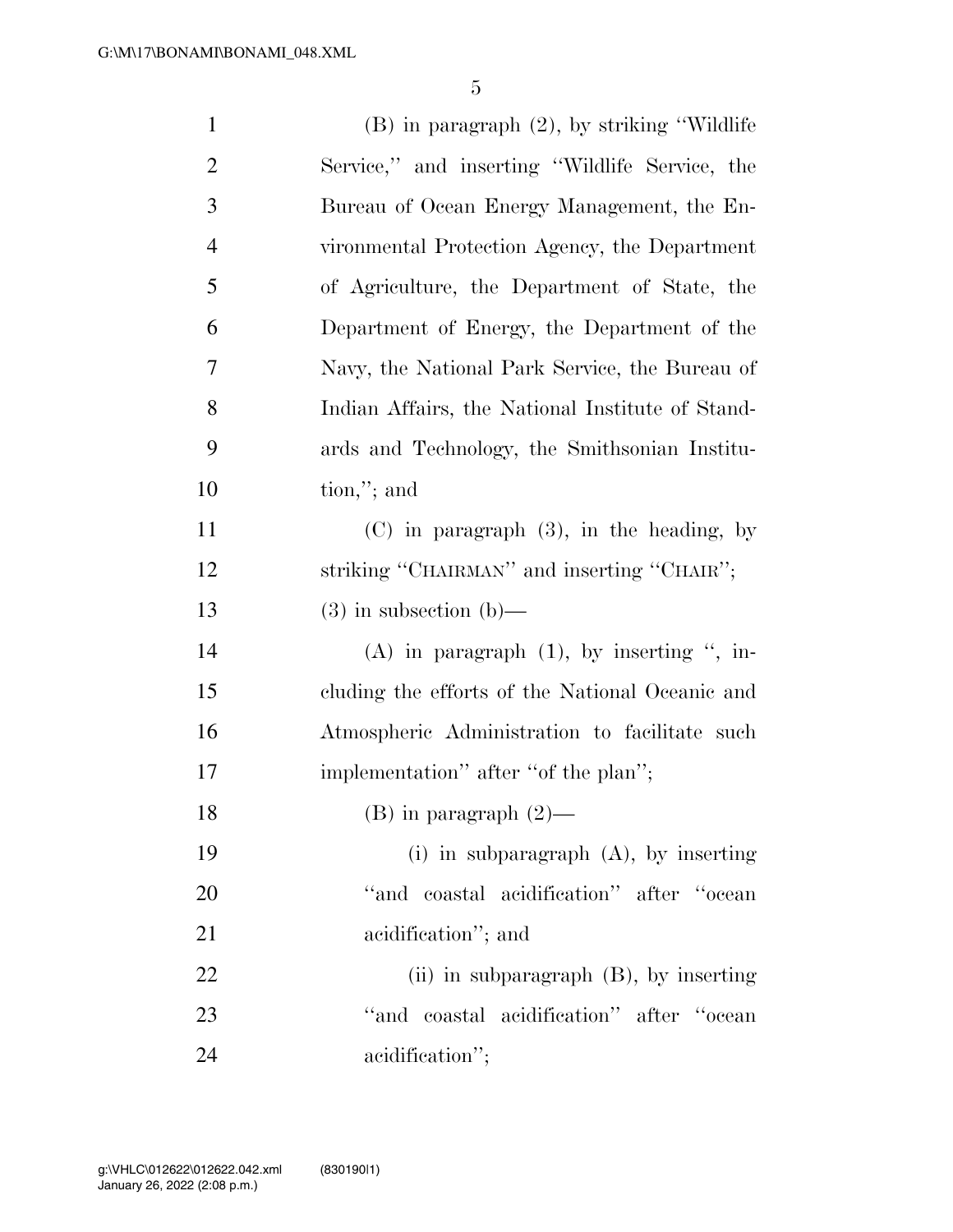| $\mathbf{1}$   | $(C)$ in paragraph $(4)$ , by striking "; and"   |
|----------------|--------------------------------------------------|
| $\overline{2}$ | and inserting a semicolon;                       |
| 3              | (D) in paragraph $(5)$ —                         |
| $\overline{4}$ | (i) by striking "developed" and insert-          |
| 5              | ing "and coastal acidification developed";       |
| 6              | and                                              |
| $\overline{7}$ | (ii) by striking the period at the end           |
| 8              | and inserting "and coastal acidification;        |
| 9              | and"; and                                        |
| 10             | (E) by adding at the end the following new       |
| 11             | paragraph:                                       |
| 12             | $(6)$ ensure that each of the Federal agencies   |
| 13             | represented on the interagency working group—    |
| 14             | "(A) participates in the Ocean Acidifica-        |
| 15             | tion Information Exchange established under      |
| 16             | paragraph $(5)$ ; and                            |
| 17             | "(B) delivers data and information to sup-       |
| 18             | port the data archive system established under   |
| 19             | section $12406(d)$ .";                           |
| 20             | $(4)$ in subsection $(e)$ , in paragraph $(2)$ — |
| 21             | $(A)$ by inserting ", and to the Office of       |
| 22             | Management and Budget," after "House of          |
| 23             | Representatives"; and                            |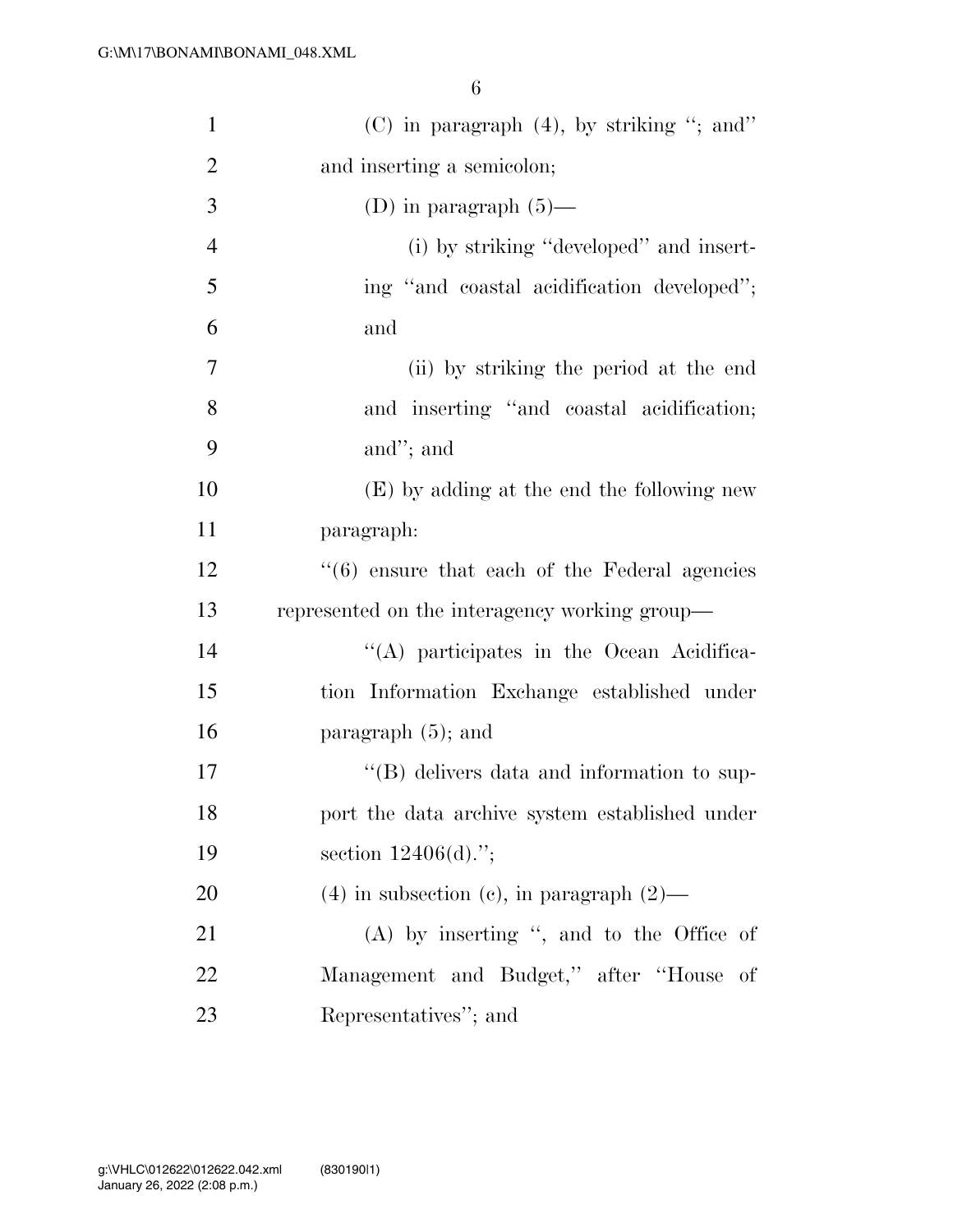| $\mathbf{1}$   | $(B)$ in subparagraph $(B)$ , by striking "the       |
|----------------|------------------------------------------------------|
| $\overline{2}$ | interagency research" and inserting "inter-          |
| 3              | agency strategic research";                          |
| $\overline{4}$ | $(5)$ by redesignating subsection $(e)$ as sub-      |
| 5              | section (d); and                                     |
| 6              | $(6)$ by inserting after subsection (b) the fol-     |
| $\overline{7}$ | lowing:                                              |
| 8              | "(c) ADVISORY BOARD.—                                |
| 9              | "(1) ESTABLISHMENT.—The Chair of the Sub-            |
| 10             | committee shall establish an Ocean Acidification Ad- |
| 11             | visory Board.                                        |
| 12             | "(2) DUTIES.—The Advisory Board shall—               |
| 13             | "(A) not later than $180$ days before the            |
| 14             | Subcommittee submits the most recent report          |
| 15             | under subsection $(d)(2)$ —                          |
| 16             | "(i) review such report;                             |
| 17             | "(ii) submit an analysis of such report              |
| 18             | to the Subcommittee for consideration in             |
| 19             | the final report submitted under subsection          |
| 20             | $(d)(2)$ ; and                                       |
| 21             | "(iii) concurrently with the<br>Sub-                 |
| 22             | committee's final submission of the report           |
| 23             | subsection $(d)(2)$ , the Advisory<br>under          |
| 24             | Board shall submit a copy of the analysis            |
| $25\,$         | provided to the Subcommittee to the Com-             |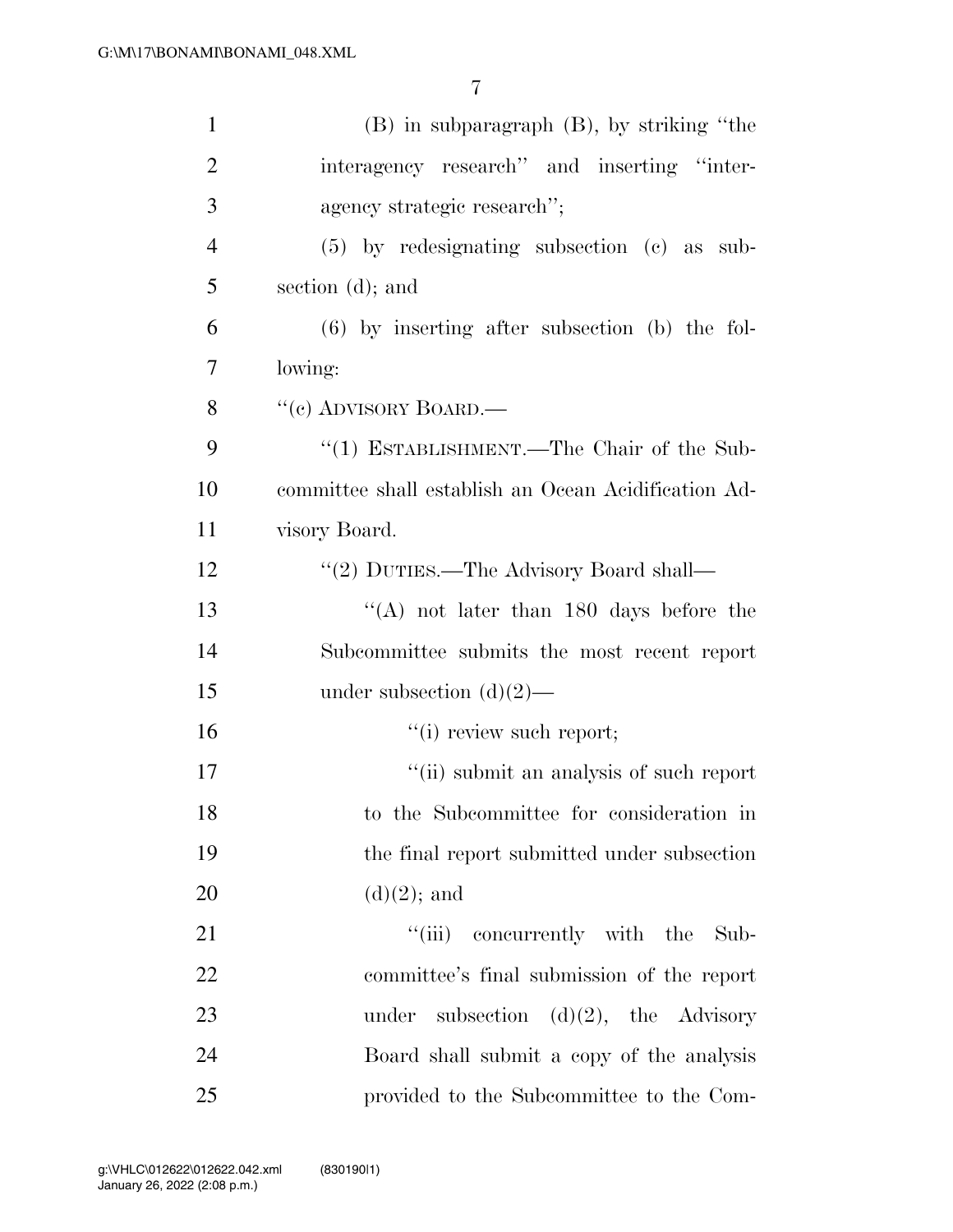| $\mathbf{1}$   | mittee on Commerce, Science, and Trans-                     |
|----------------|-------------------------------------------------------------|
| $\overline{2}$ | portation of the Senate, the Committee on                   |
| 3              | Science, Space, and Technology of the                       |
| $\overline{4}$ | House of Representatives, and the Com-                      |
| 5              | mittee on Natural Resources of the House                    |
| 6              | of Representatives;                                         |
| $\overline{7}$ | $\cdot$ <sup>"</sup> (B) not later than 180 days before the |
| 8              | Subcommittee submits the most recent strategic              |
| 9              | research plan under subsection $(d)(3)$ to Con-             |
| 10             | $gress$ —                                                   |
| 11             | "(i) review such plan;                                      |
| 12             | "(ii) submit an analysis of such plan                       |
| 13             | and the implementation thereof to the Sub-                  |
| 14             | committee for consideration in the final                    |
| 15             | strategic research plan submitted under                     |
| 16             | subsection $(d)(3)$ ; and                                   |
| 17             | "(iii) concurrently with the Sub-                           |
| 18             | committee's final submission of the stra-                   |
| 19             | tegic research plan under subsection                        |
| 20             | $(d)(3)$ , the Advisory Board shall submit a                |
| 21             | copy of the analysis provided to the Sub-                   |
| 22             | committee to the Committee on Commerce,                     |
| 23             | Science, and Transportation of the Senate,                  |
| 24             | the Committee on Science, Space, and                        |
| 25             | Technology of the House of Representa-                      |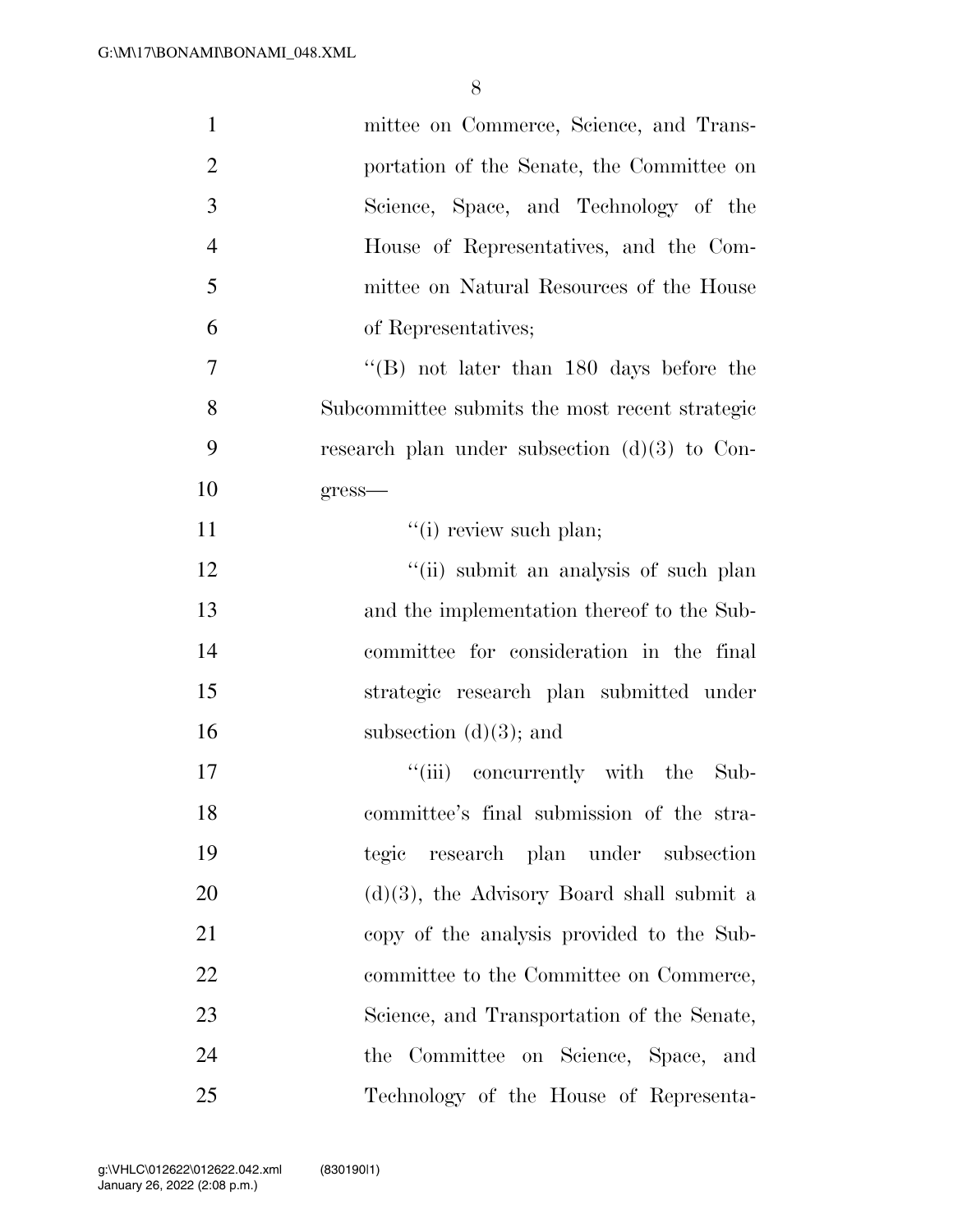| $\mathbf{1}$   | tives, and the Committee on Natural Re-        |
|----------------|------------------------------------------------|
| $\overline{2}$ | sources of the House of Representatives;       |
| 3              | "(C) provide ongoing advice to the Sub-        |
| $\overline{4}$ | committee and the interagency working group    |
| 5              | on matters related to Federal activities on    |
| 6              | ocean acidification and coastal acidification; |
| $\tau$         | $\lq\lq$ (D) advise the Subcommittee and the   |
| 8              | interagency working group on—                  |
| 9              | "(i) efforts to coordinate research and        |
| 10             | monitoring activities related to ocean acidi-  |
| 11             | fication and coastal acidification; and        |
| 12             | "(ii) the best practices for the stand-        |
| 13             | ards developed for data archiving under        |
| 14             | section $12406(e);$                            |
| 15             | " $(E)$ publish in the Federal Register a      |
| 16             | charter;                                       |
| 17             | "(F) provide the Library of Congress           |
| 18             | with—                                          |
| 19             | "(i) the charter described in subpara-         |
| 20             | graph(E);                                      |
| 21             | "(ii) any schedules and minutes for            |
| 22             | meetings of the Advisory Board;                |
| 23             | "(iii) any documents that are<br>ap-           |
| 24             | proved by the Advisory Board; and              |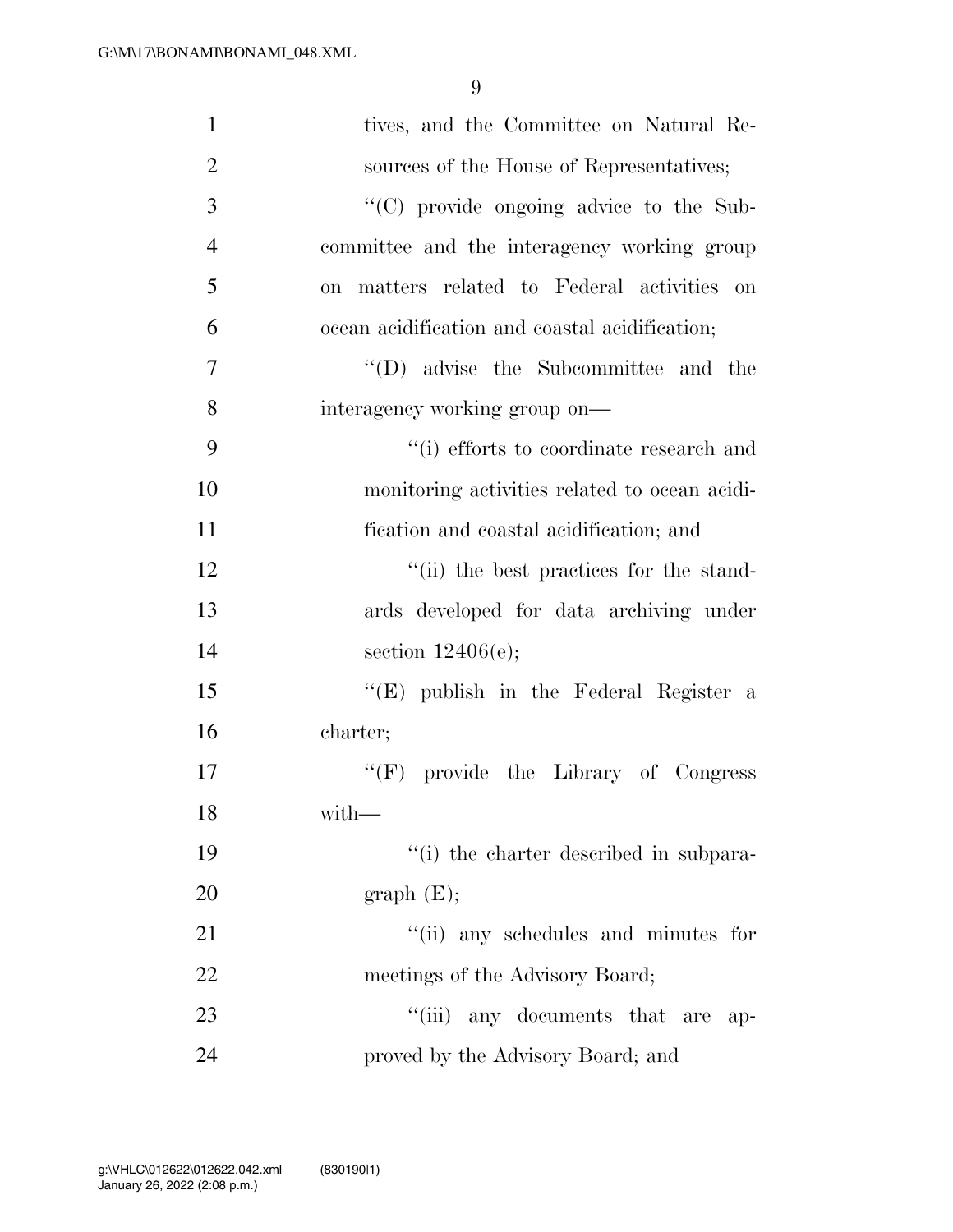| $\mathbf{1}$   | "(iv) any reports and analysis pre-                |
|----------------|----------------------------------------------------|
| $\overline{2}$ | pared by the Advisory Board; and                   |
| 3              | "(G) establish a publicly accessible web           |
| $\overline{4}$ | page on the website of the National Oceanic        |
| 5              | and Atmospheric Administration, that contains      |
| 6              | the information described in clauses (i) through   |
| 7              | $(iv)$ of subparagraph $(F)$ .                     |
| 8              | "(3) MEMBERSHIP.—The Advisory Board shall          |
| 9              | consist of 24 members as follows:                  |
| 10             | "(A) Two representatives of the shellfish          |
| 11             | and crab industry.                                 |
| 12             | $\lq\lq (B)$ One representative of the finfish in- |
| 13             | dustry.                                            |
| 14             | "(C) One representative of seafood proc-           |
| 15             | essors.                                            |
| 16             | "(D) Three representatives from academia,          |
| 17             | including both natural and social sciences.        |
| 18             | "(E) One representative of recreational            |
| 19             | fishing.                                           |
| 20             | "(F) One representative of a relevant non-         |
| 21             | governmental organization.                         |
| 22             | $\lq\lq(G)$ Six representatives from relevant      |
| 23             | State, local, and Tribal governments.              |
| 24             | "(H) One representative from the Alaska            |
| 25             | Ocean Acidification Network or a subsequent        |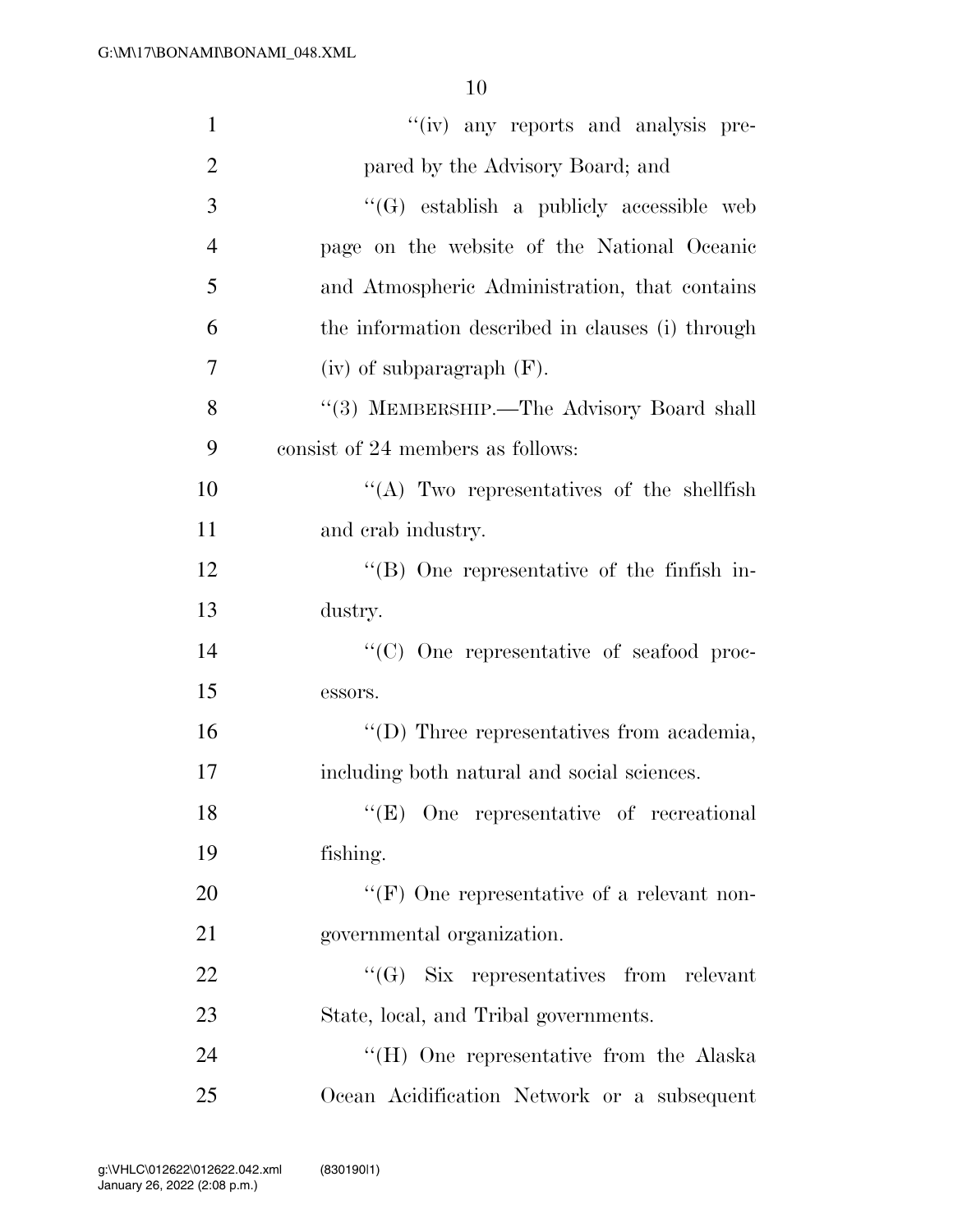| $\mathbf{1}$   | entity that represents the same geographical re-    |
|----------------|-----------------------------------------------------|
| $\overline{2}$ | gion and has a similar purpose.                     |
| 3              | $\lq\lq$ (I) One representative from the California |
| $\overline{4}$ | Current Acidification Network or a subsequent       |
| 5              | entity that represents the same geographical re-    |
| 6              | gion and has a similar purpose.                     |
| $\overline{7}$ | $\lq\lq(J)$ One representative from the North-      |
| 8              | east Coastal Acidification Network or a subse-      |
| 9              | quent entity that represents the same geo-          |
| 10             | graphical region and has a similar purpose.         |
| 11             | $\lq\lq$ (K) One representative from the South-     |
| 12             | east Coastal Acidification Network or a subse-      |
| 13             | quent entity that represents the same geo-          |
| 14             | graphical region and has a similar purpose.         |
| 15             | "(L) One representative from the Gulf of            |
| 16             | Mexico Coastal Acidification Network or a sub-      |
| 17             | sequent entity that represents the same geo-        |
| 18             | graphical region and has a similar purpose.         |
| 19             | $\lq\lq (M)$ One representative from the Mid-At-    |
| 20             | lantic Coastal Acidification Network or a subse-    |
| 21             | quent entity that represents the same geo-          |
| 22             | graphical region and has a similar purpose.         |
| 23             | $\lq\lq(N)$ One representative from the Pacific     |
| 24             | Islands Ocean Observing System or a subse-          |
| 25             | quent entity that represents the island terri-      |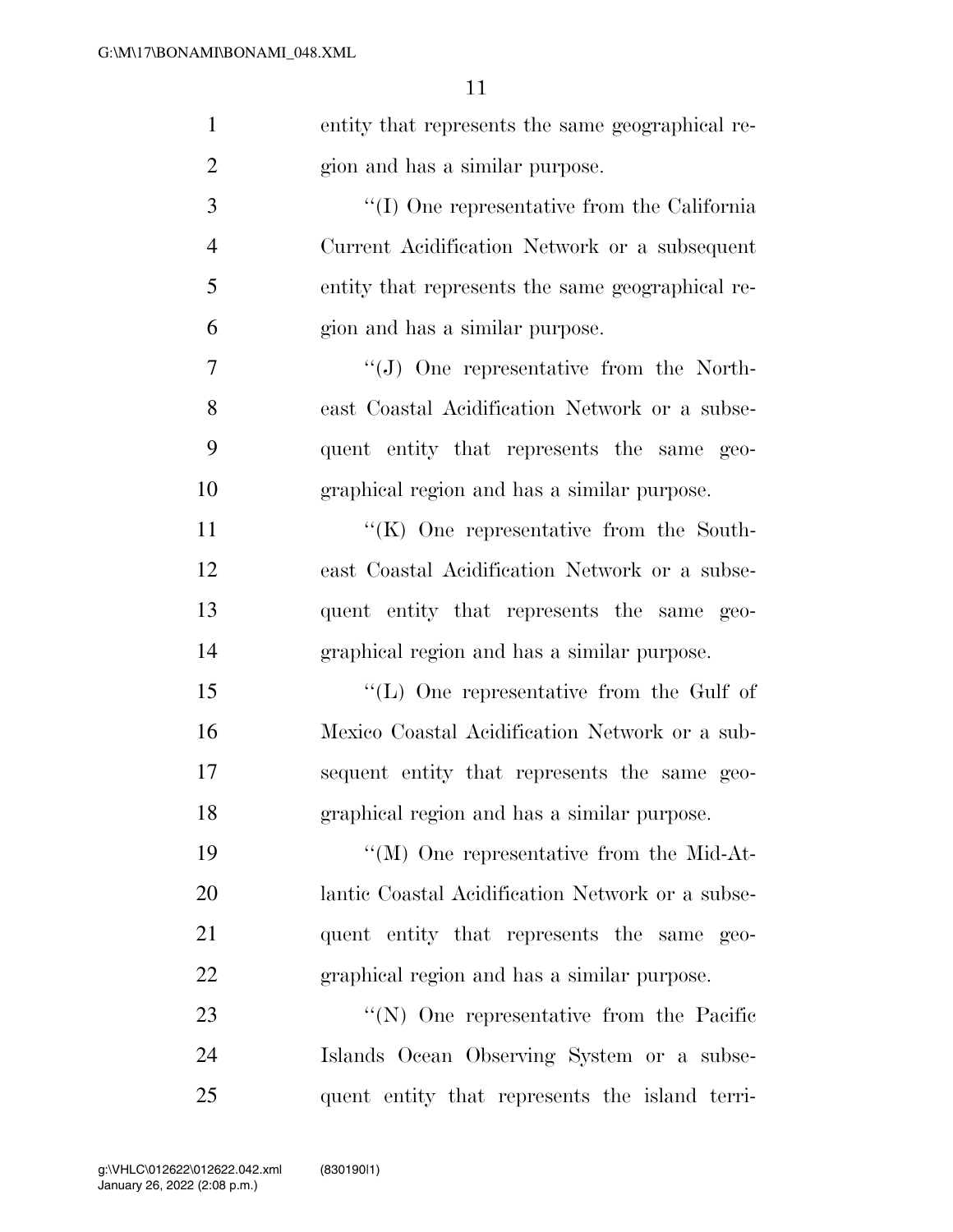| $\mathbf{1}$   | tories and possessions of the United States in    |
|----------------|---------------------------------------------------|
| $\overline{2}$ | the Pacific Ocean, and the State of Hawaii and    |
| 3              | has a similar purpose.                            |
| $\overline{4}$ | $\cdot$ (O) One representative from the Carib-    |
| 5              | bean Regional Association for Coastal Ocean       |
| 6              | Observing or a subsequent entity that rep-        |
| 7              | resents Puerto Rico and the United States Vir-    |
| 8              | gin Islands and has a similar purpose.            |
| 9              | $\lq\lq$ (P) One representative from the National |
| 10             | Oceanic and Atmospheric Administration shall      |
| 11             | serve as an ex-officio member of the Advisory     |
| 12             | Board without a vote.                             |
| 13             | "(4) APPOINTMENT OF MEMBERS.—The Chair            |
| 14             | of the Subcommittee shall—                        |
| 15             | $\lq\lq$ appoint members to the Advisory          |
| 16             | Board (taking into account the geographical in-   |
| 17             | terests of each individual to be appointed as a   |
| 18             | member of the Advisory Board to ensure that       |
| 19             | an appropriate balance of geographical interests  |
| 20             | are represented by the members of the Advisory    |
| 21             | Board) who-                                       |
| 22             | "(i) represent the interest group for             |
| 23             | which each seat is designated;                    |
| 24             | "(ii) demonstrate expertise on ocean              |
| 25             | acidification or coastal acidification and its    |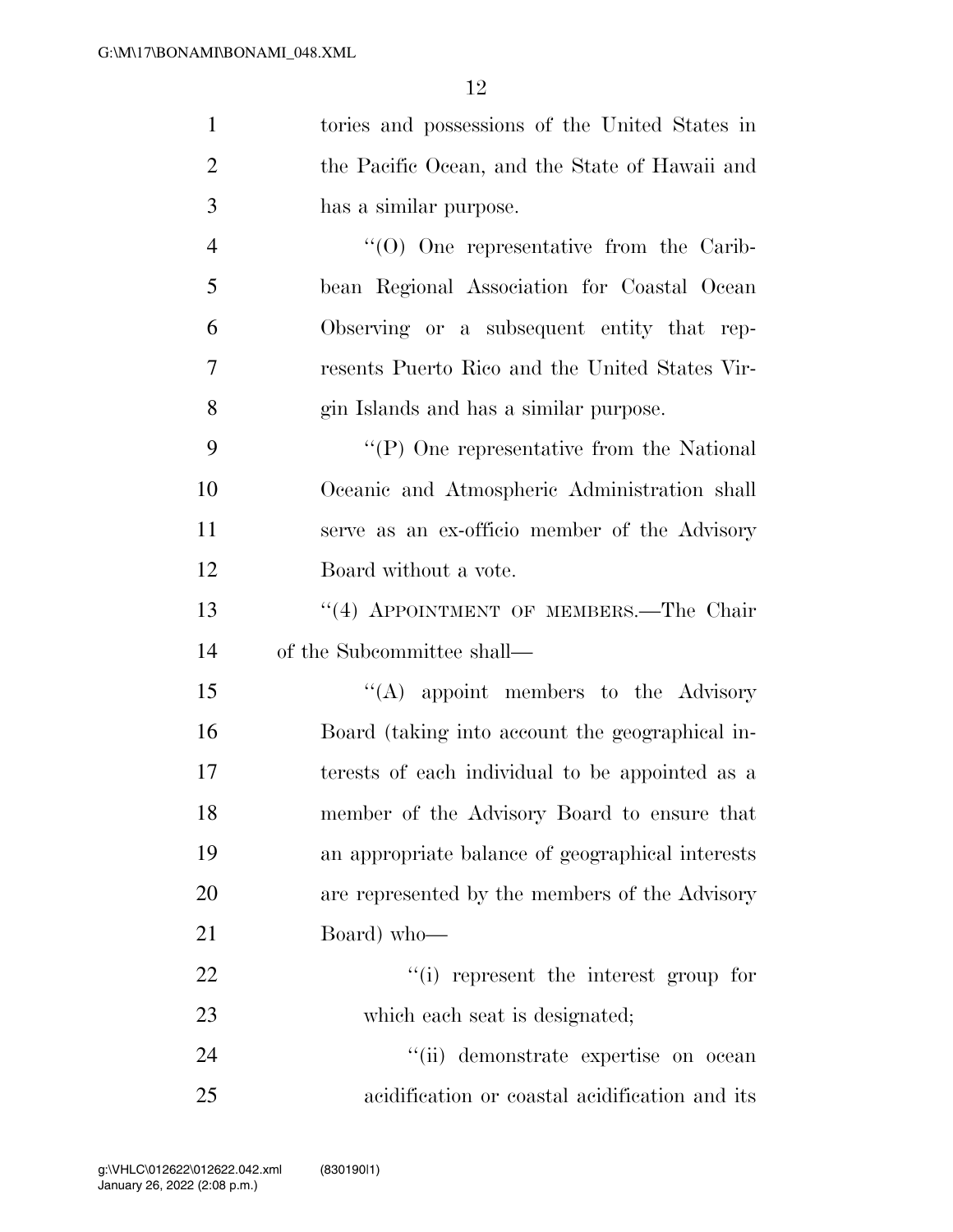| $\mathbf{1}$   | scientific, economic, industry, cultural, and      |
|----------------|----------------------------------------------------|
| $\overline{2}$ | community impacts; and                             |
| 3              | "(iii) have a record of distinguished              |
| $\overline{4}$ | service with respect to ocean acidification        |
| 5              | or coastal acidification, and such impacts;        |
| 6              | $\lq\lq (B)$ give consideration to nominations and |
| 7              | recommendations from the members of the            |
| 8              | interagency working group and the public for       |
| 9              | such appointments; and                             |
| 10             | $\lq\lq$ ensure that an appropriate balance of     |
| 11             | scientific, industry, and geographical interests   |
| 12             | are represented by the members of the Advisory     |
| 13             | Board.                                             |
| 14             | $(5)$ TERM OF MEMBERSHIP.—Each member of           |
| 15             | the Advisory Board—                                |
| 16             | "(A) shall be appointed for a 5-year term;         |
| 17             | and                                                |
| 18             | "(B) may be appointed to more than one             |
| 19             | term.                                              |
| 20             | "(6) CHAIR.—The Chair of the Subcommittee          |
| 21             | shall appoint one member of the Advisory Board to  |
| 22             | serve as the Chair of the Advisory Board.          |
| 23             | "(7) MEETINGS.—Not less than once each cal-        |
| 24             | endar year, the Advisory Board shall meet at such  |
| 25             | times and places as may be designated by the Chair |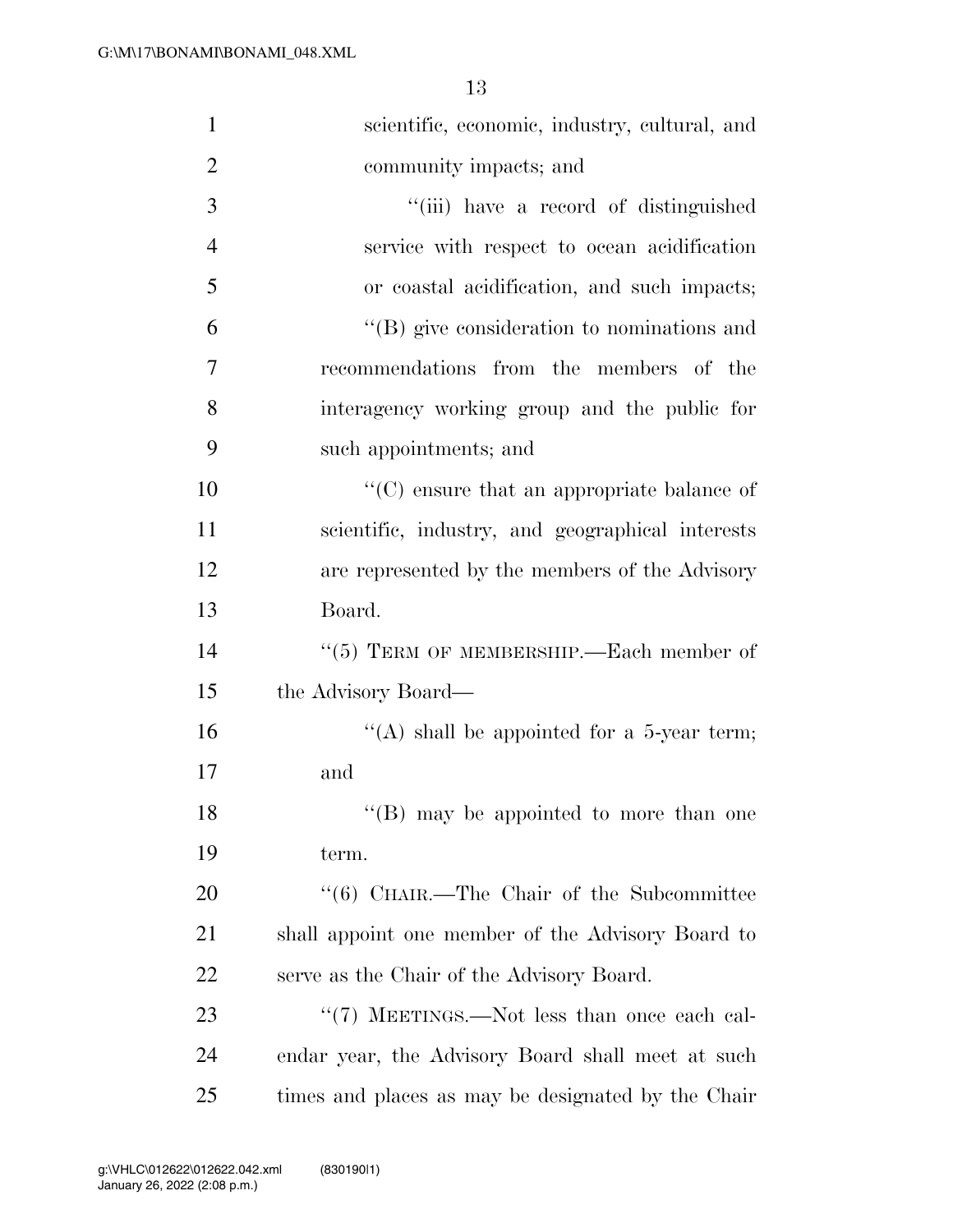| $\mathbf{1}$   | of the Advisory Board, in consultation with the       |
|----------------|-------------------------------------------------------|
| $\overline{2}$ | Chair of the Subcommittee and the Chair of the        |
| 3              | interagency working group.                            |
| $\overline{4}$ | "(8) BRIEFING.—The Chair of the Advisory              |
| 5              | Board shall brief the Subcommittee and the inter-     |
| 6              | agency working group on the progress of the Advi-     |
| 7              | sory Board as necessary or at the request of the      |
| 8              | Subcommittee.                                         |
| 9              | $``(9)$ FEDERAL ADVISORY COMMITTEE ACT.               |
| 10             | Section 14 of the Federal Advisory Committee Act      |
| 11             | shall not apply to the Advisory Board.".              |
| 12             | SEC. 10675. STRATEGIC RESEARCH PLAN.                  |
| 13             | Section 12405 of the Federal Ocean Acidification Re-  |
| 14             | search and Monitoring Act of 2009 (33 U.S.C. 3704) is |
| 15             | amended—                                              |
| 16             | $(1)$ in subsection $(a)$ —                           |
| 17             | (A) by striking "acidification" each place it         |
| 18             | appears and inserting "acidification and coastal      |
| 19             | acidification";                                       |
| 20             | (B) in the first sentence—                            |
| 21             | (i) by inserting ", and not later than                |
| 22             | every 5 years thereafter" after "the date of          |
| 23             | enactment of this Act";                               |
| 24             | (ii) by inserting "address the socio-                 |
| 25             | economic impacts of ocean acidification               |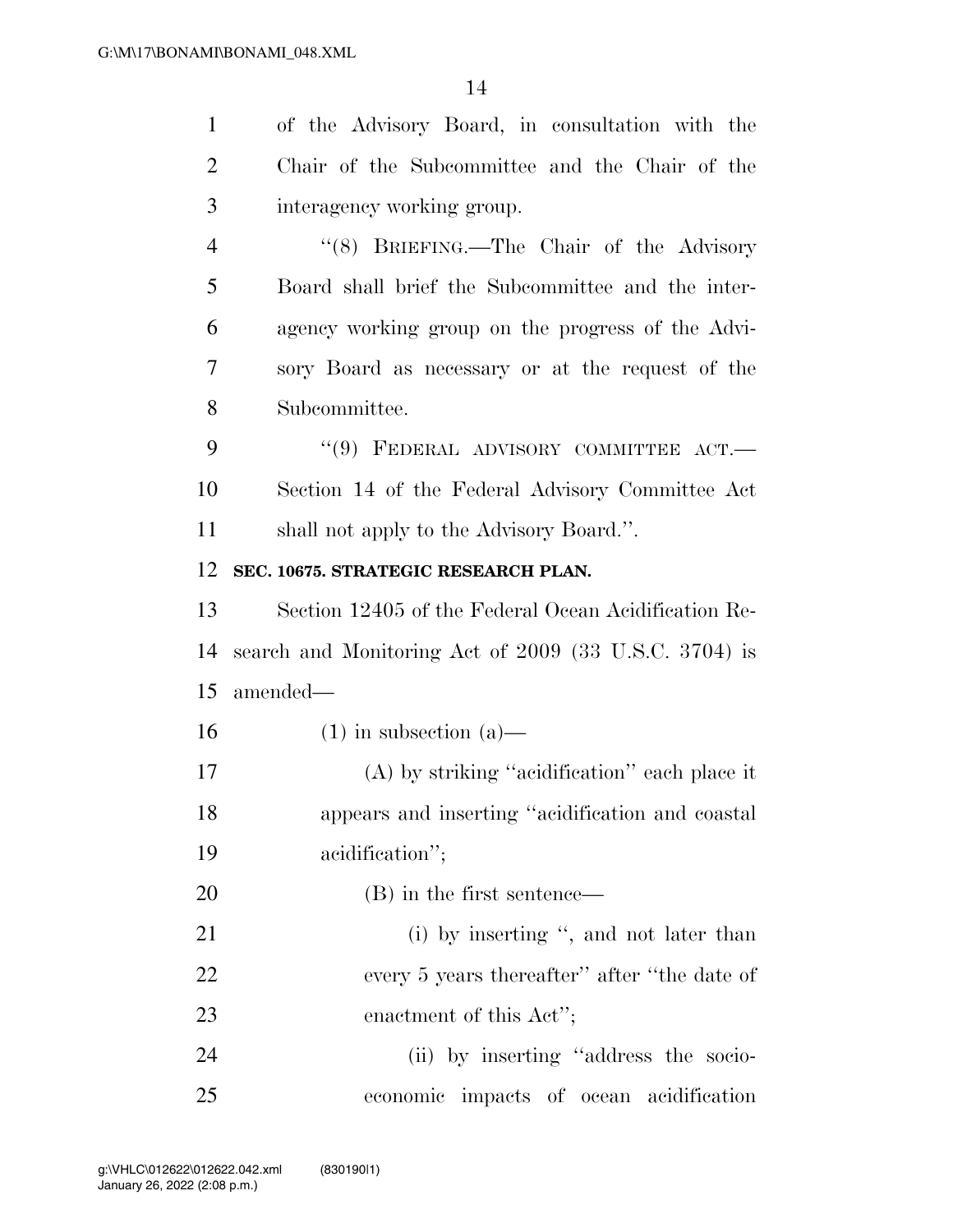| $\mathbf{1}$   | and coastal acidification and to" after          |
|----------------|--------------------------------------------------|
| $\overline{2}$ | "mitigation strategies to"; and                  |
| $\mathfrak{Z}$ | (iii) by striking "marine ecosystems"            |
| $\overline{4}$ | each place it appears and inserting "eco-        |
| 5              | systems"; and                                    |
| 6              | (C) in the second sentence, by inserting         |
| 7              | "and recommendations made by the Advisory        |
| 8              | Board in the review of the plan required under   |
| 9              | section $12404(c)(2)(B)(i)$ " after "subsection  |
| 10             | $(d)$ ";                                         |
| 11             | $(2)$ in subsection $(b)$ —                      |
| 12             | $(A)$ in paragraph $(1)$ , by inserting "and so- |
| 13             | cial sciences" after "among the ocean sciences"; |
| 14             | $(B)$ in paragraph $(2)$ —                       |
| 15             | (i) in subparagraph $(A)$ , by striking          |
| 16             | "impacts" and inserting "impacts, includ-        |
| 17             | ing trends of changes in ocean chemistry,";      |
| 18             | (ii) in subparagraph $(B)$ —                     |
| 19             | (I) by striking "improve the abil-               |
| 20             | ity to assess the" and inserting "as-            |
| 21             | sess the short-term and long-term";              |
| 22             | and                                              |
| 23             | (II) by striking "; and" at the                  |
| 24             | end and inserting a semicolon;                   |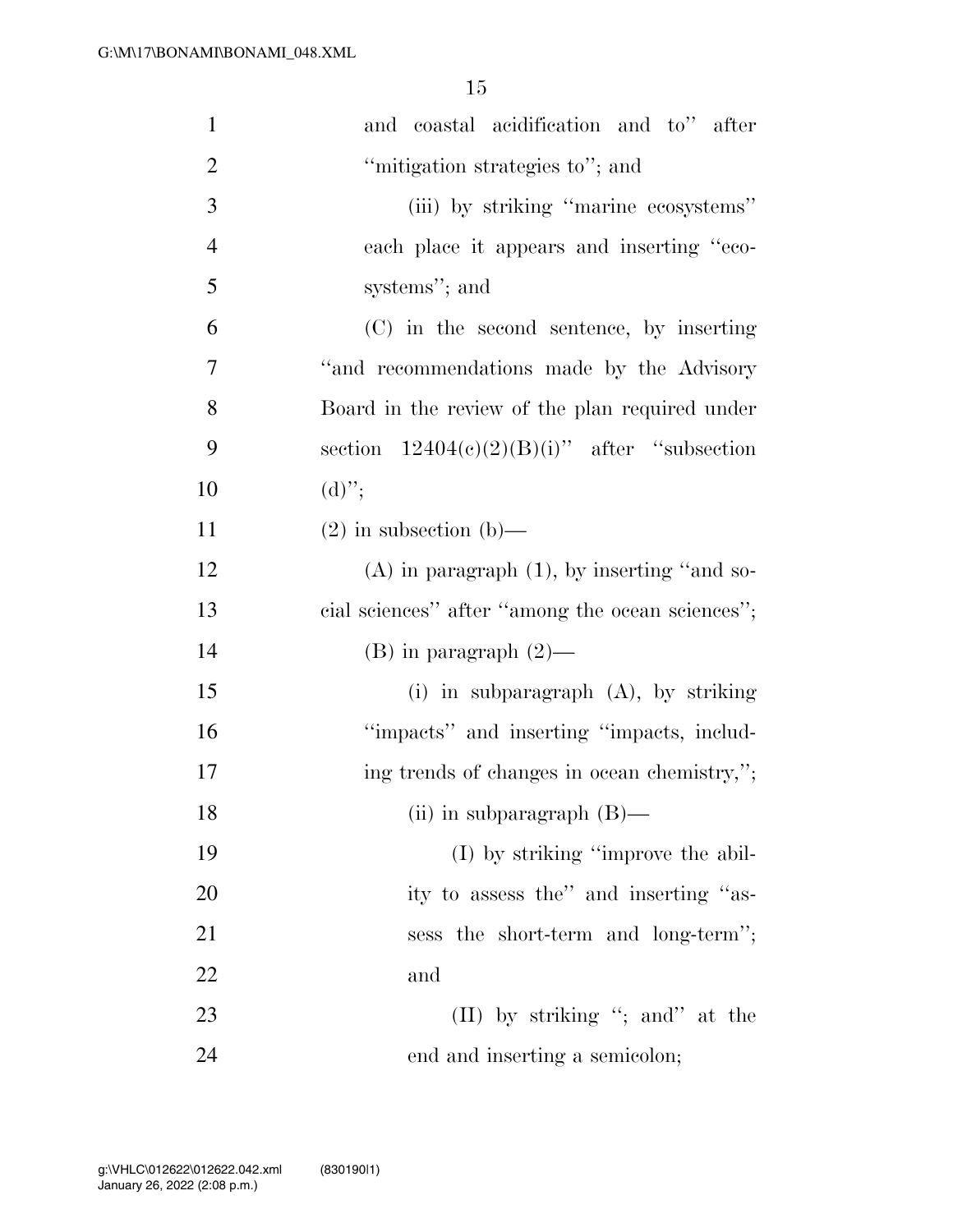| $\mathbf{1}$   | (iii) by amending subparagraph $(C)$ to        |
|----------------|------------------------------------------------|
| $\overline{2}$ | read as follows:                               |
| 3              | $\lq\lq$ (C) provide information for the $\lq$ |
| $\overline{4}$ | "(i) development of adaptation and             |
| 5              | mitigation strategies to address the socio-    |
| 6              | economic impacts of ocean acidification        |
| 7              | and coastal acidification;                     |
| 8              | "(ii) conservation of marine organisms         |
| 9              | and ecosystems;                                |
| 10             | "(iii) assessment of the effectiveness         |
| 11             | of such adaptation and mitigation strate-      |
| 12             | gies; and"; and                                |
| 13             | (iv) by adding at the end the following        |
| 14             | new subparagraph:                              |
| 15             | $\lq\lq$ (D) improve research on-              |
| 16             | "(i) ocean acidification and coastal           |
| 17             | acidification;                                 |
| 18             | "(ii) the interactions between and ef-         |
| 19             | fects of multiple combined stressors includ-   |
| 20             | ing changes in water chemistry, changes in     |
| 21             | sediment delivery, hypoxia, and harmful        |
| 22             | algal blooms, on ocean acidification and       |
| 23             | coastal acidification; and                     |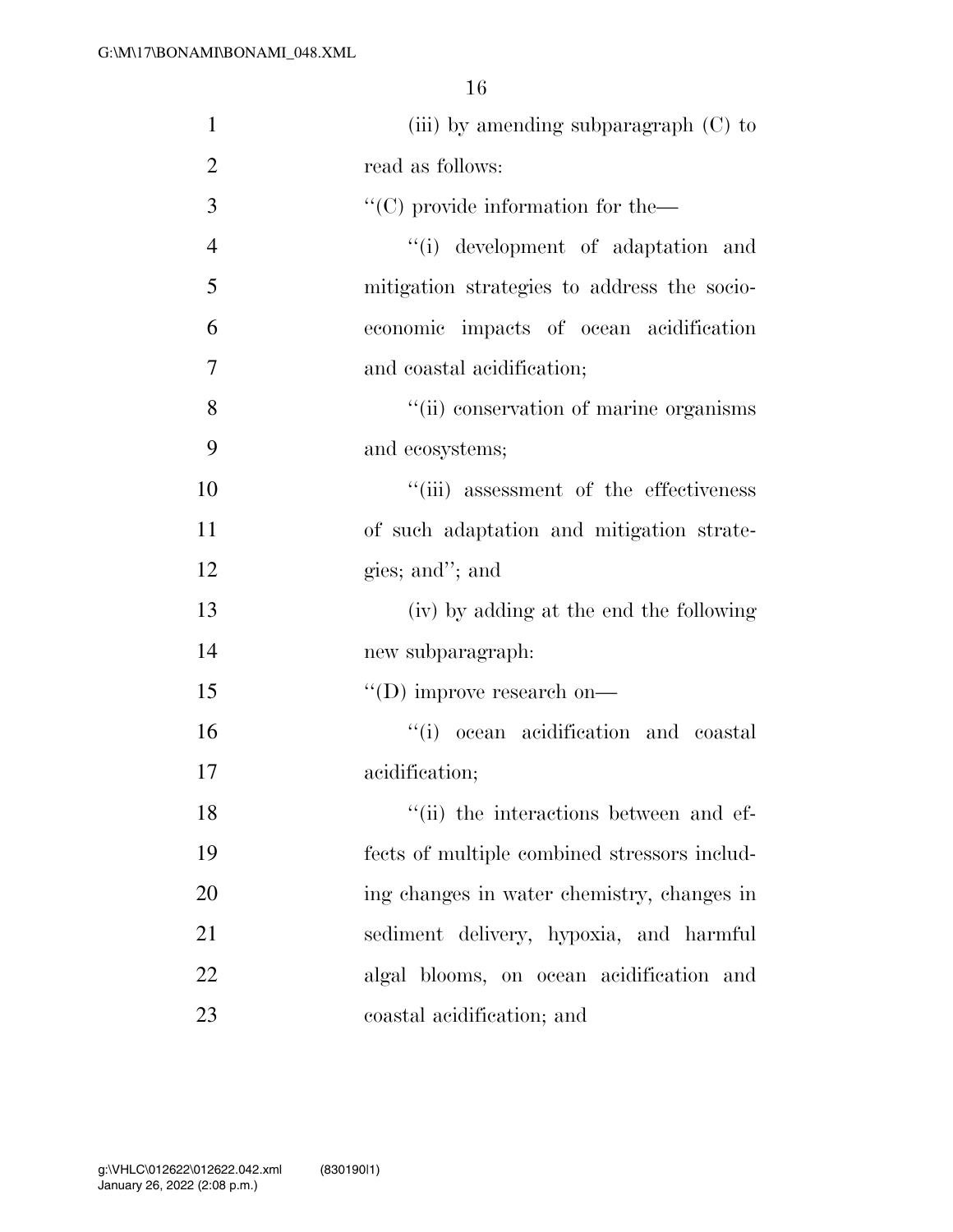| $\mathbf{1}$   | "(iii) the effect of environmental               |
|----------------|--------------------------------------------------|
| $\overline{2}$ | stressors on marine resources and eco-           |
| 3              | systems;";                                       |
| $\overline{4}$ | $(C)$ in paragraph $(3)$ —                       |
| 5              | (i) in subparagraph $(F)$ , by striking          |
| 6              | "database development" and inserting             |
| $\overline{7}$ | "data management";                               |
| 8              | (ii) in subparagraph (H) by striking             |
| 9              | "and" at the end; and                            |
| 10             | (iii) by adding at the end the fol-              |
| 11             | lowing new subparagraphs:                        |
| 12             | "(J) assessment of adaptation and mitiga-        |
| 13             | tion strategies; and                             |
| 14             | $\lq\lq$ education and outreach activities;";    |
| 15             | (D) in paragraph $(4)$ , by striking "set        |
| 16             | forth" and inserting "ensure an appropriate      |
| $17\,$         | balance of contribution in establishing";        |
| 18             | $(E)$ in paragraph $(5)$ , by striking "reports" |
| 19             | and inserting "the best available peer-reviewed  |
| 20             | scientific reports";                             |
| 21             | $(F)$ in paragraph $(6)$ —                       |
| 22             | (i) by inserting "and coastal acidifica-         |
| 23             | tion" after "ocean acidification"; and           |
| 24             | (ii) by striking "of the United States"          |
| 25             | and inserting "within the United States";        |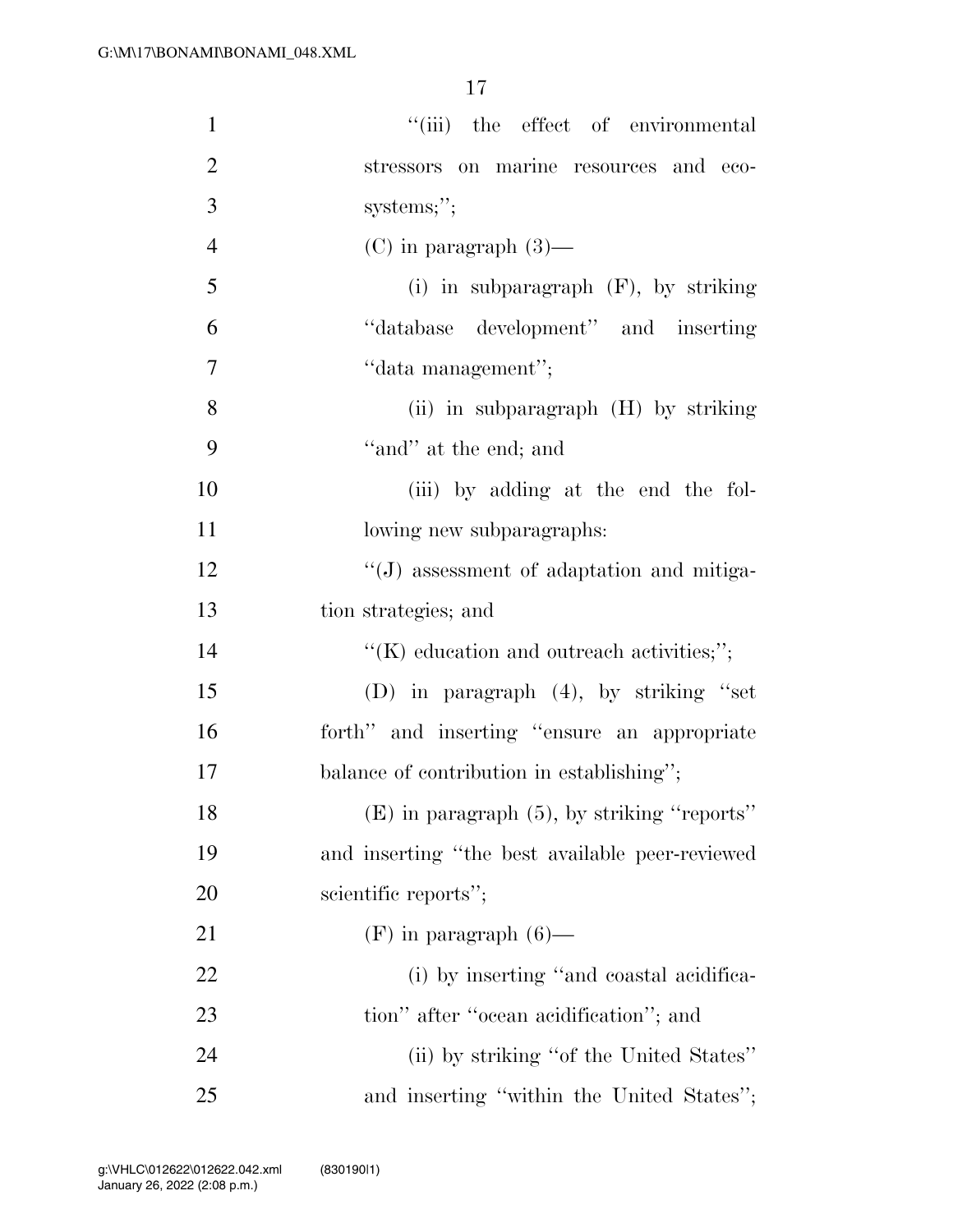| $\mathbf{1}$   | $(G)$ in paragraph $(7)$ , by striking "outline"    |
|----------------|-----------------------------------------------------|
| $\overline{2}$ | budget requirements" and inserting "estimate"       |
| 3              | costs associated for full implementation of each    |
| $\overline{4}$ | element of the plan by fiscal year";                |
| 5              | $(H)$ in paragraph $(8)$ —                          |
| 6              | (i) by inserting "and coastal acidifica-            |
| 7              | tion" after "ocean acidification" each place        |
| 8              | it appears;                                         |
| 9              | (ii) by striking "its" and inserting                |
| 10             | "their"; and                                        |
| 11             | (iii) by striking "; and" at the end                |
| 12             | and inserting a semicolon;                          |
| 13             | $(I)$ in paragraph $(9)$ , by striking the period   |
| 14             | at the end and inserting "; and"; and               |
| 15             | (J) by adding at the end the following new          |
| 16             | paragraph:                                          |
| 17             | $\lq(11)$ describe monitoring needs necessary to    |
| 18             | support potentially affected industry members,      |
| 19             | coastal stakeholders, fishery management councils   |
| 20             | and commissions, non-Federal resource managers,     |
| 21             | and scientific experts on decision-making and adap- |
| 22             | tation related to ocean acidification and coastal   |
| 23             | acidification.";                                    |
| 24             | $(3)$ in subsection $(e)$ —                         |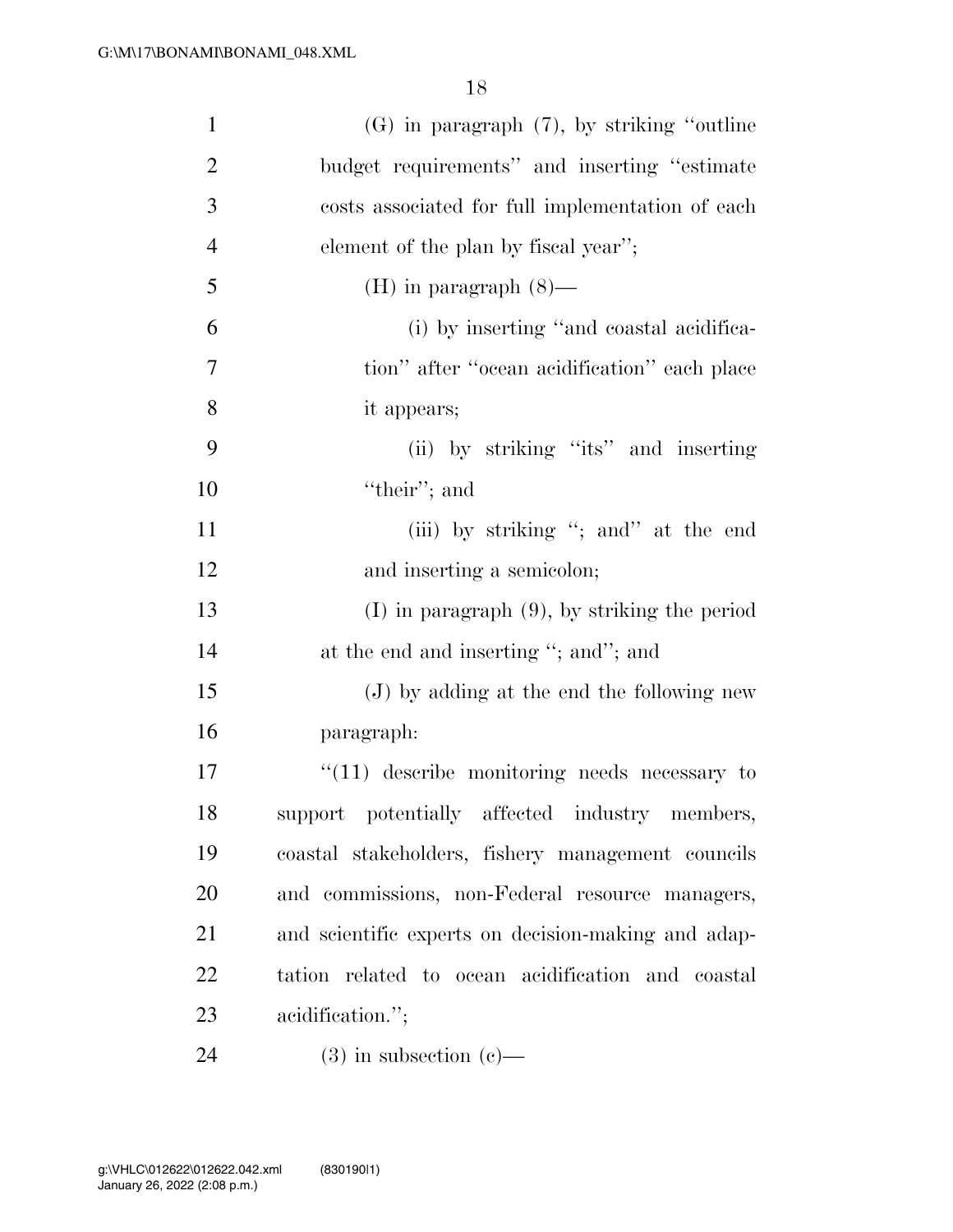| $\mathbf{1}$   | (A) in paragraph $(1)(C)$ , by striking "sur-         |
|----------------|-------------------------------------------------------|
| $\overline{2}$ | face";                                                |
| 3              | $(B)$ in paragraph $(2)$ , by inserting "and          |
| $\overline{4}$ | coastal acidification" after "ocean acidification"    |
| 5              | each place it appears;                                |
| 6              | $(C)$ in paragraph $(3)$ —                            |
| $\overline{7}$ | (i) by striking "input, and" and in-                  |
| 8              | serting "inputs,";                                    |
| 9              | (ii) by inserting ", marine food webs,"               |
| 10             | after "marine ecosystems"; and                        |
| 11             | (iii) by inserting ", and modeling that               |
| 12             | supports fisheries management" after                  |
| 13             | "marine organisms";                                   |
| 14             | (D) in paragraph $(5)$ , by inserting "and            |
| 15             | coastal acidification" after "ocean acidifica-        |
| 16             | tion"; and                                            |
| 17             | (E) by adding at the end the following new            |
| 18             | paragraph:                                            |
| 19             | "(8) Research to understand related and cumu-         |
| 20             | lative stressors and other biogeochemical processes   |
| 21             | occurring in conjunction with ocean acidification and |
| 22             | coastal acidification."; and                          |
| 23             | (4) by striking subsection (e) and inserting the      |
| 24             | following:                                            |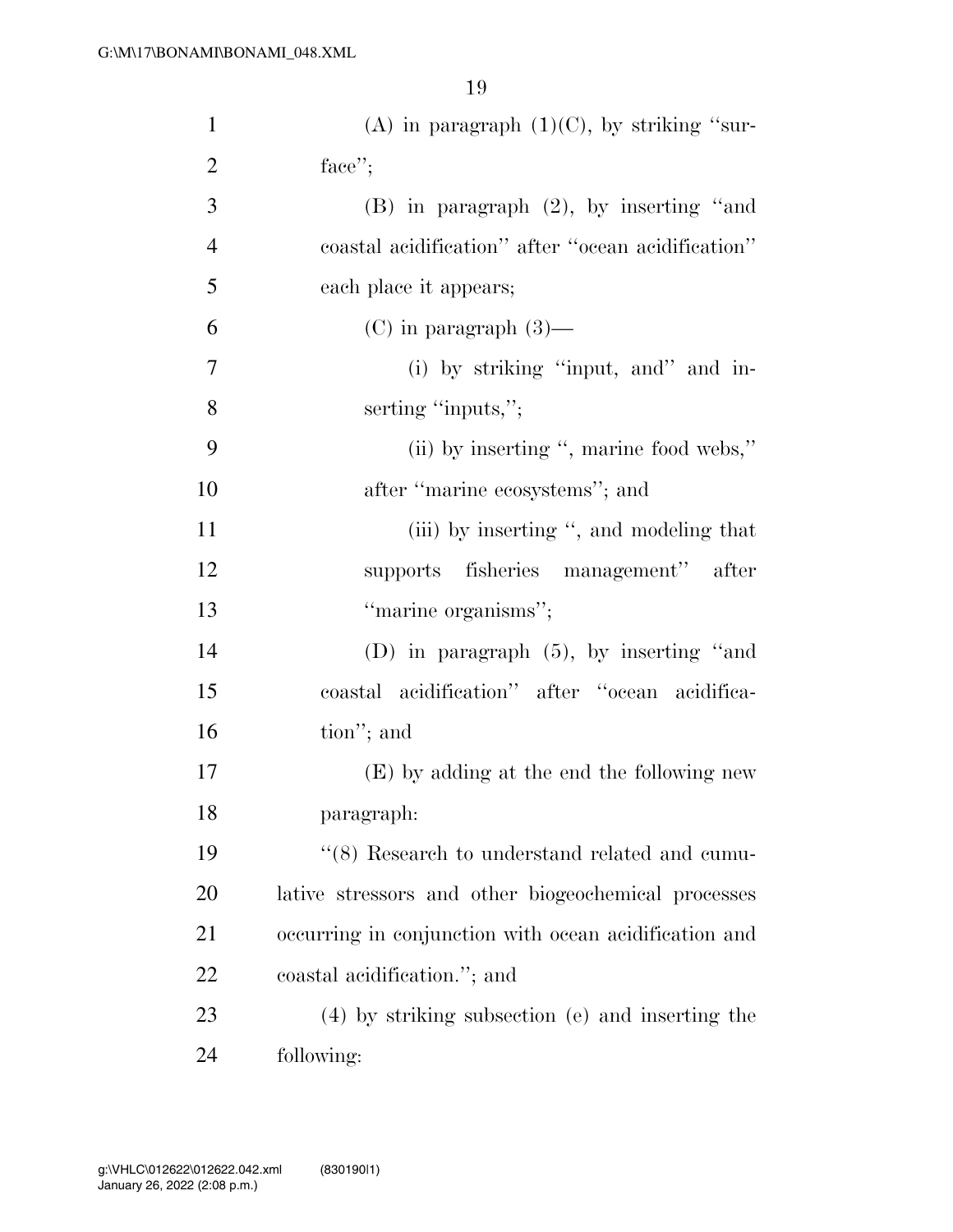''(e) ADVISORY BOARD EVALUATION.—Not later than 180 days before a plan is submitted to Congress, the Subcommittee shall provide the Advisory Board estab- lished under section 12404(c) a copy of the plan for pur-5 poses of review under paragraph  $(2)(B)(i)$  of such section.

 ''(f) PUBLICATION AND PUBLIC COMMENT.—Not later than 90 days before the strategic research plan, or any revision thereof, is submitted to Congress, the Sub- committee shall publish the plan in the Federal Register and provide an opportunity for submission of public com-ments for a period of not less than 60 days.''.

#### **SEC. 10676. NOAA OCEAN ACIDIFICATION ACTIVITIES.**

 Section 12406 of the Federal Ocean Acidification Re- search and Monitoring Act of 2009 (33 U.S.C. 3705) is amended—

- 16 (1) in subsection  $(a)$ —
- (A) in the matter preceding paragraph (1), by inserting ''coordination,'' after ''research, monitoring,'';
- 20 (B) in paragraph  $(1)$ —
- 21 (i) in subparagraph (B)— 22 (I) by inserting "including the Integrated Ocean Observing System and the ocean observing assets of other Federal, State, and Tribal agen-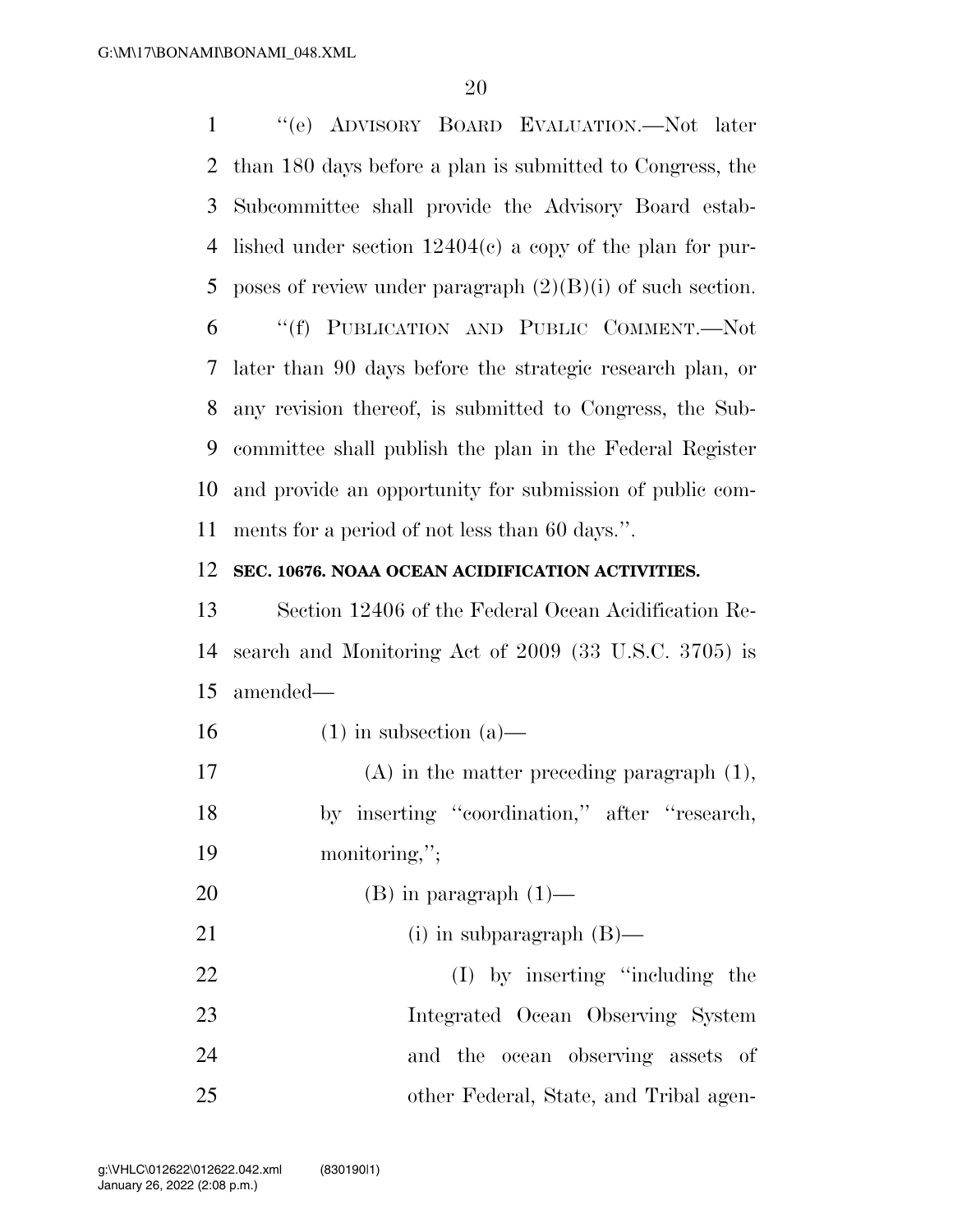| $\mathbf{1}$   | cies," after "ocean observing assets,";    |
|----------------|--------------------------------------------|
| $\overline{2}$ | and                                        |
| $\mathfrak{Z}$ | (II) by inserting "and agency"             |
| $\overline{4}$ | and department missions, prioritizing      |
| 5              | the location of monitoring instru-         |
| 6              | ments, assets, and projects to maxi-       |
| 7              | mize the efficiency of resources and to    |
| 8              | optimize understanding of socio-           |
| 9              | economic impacts and ecosystem             |
| 10             | health" after "research program";          |
| 11             | (ii) in subparagraph $(C)$ —               |
| 12             | (I) by striking "adaptation" and           |
| 13             | inserting "adaptation and mitigation";     |
| 14             | and                                        |
| 15             | (II) by inserting "and supporting          |
| 16             | socioeconomically vulnerable States,       |
| 17             | local governments, Tribes, commu-          |
| 18             | nities, and industries through tech-       |
| 19             | nical assistance and mitigation strate-    |
| 20             | gies" after "marine ecosystems";           |
| 21             | (iii) in subparagraph $(E)$ , by striking  |
| 22             | "its impacts" and inserting "their respec- |
| 23             | tive impacts";                             |
| 24             | $(iv)$ in subparagraph $(F)$ , by striking |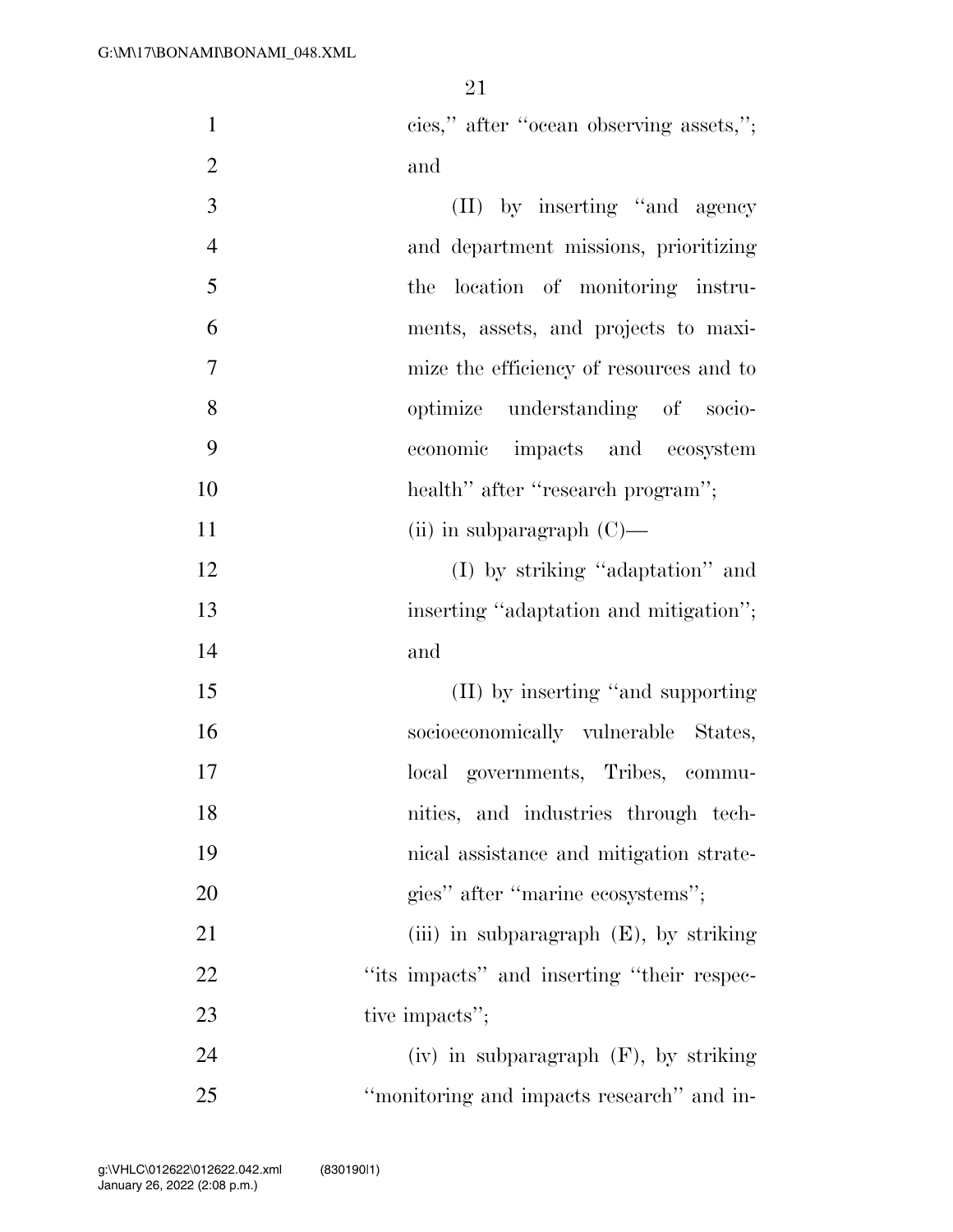| $\mathbf{1}$   | serting "research, monitoring, and adapta-        |
|----------------|---------------------------------------------------|
| $\overline{2}$ | tion and mitigation strategies"; and              |
| 3              | (v) by adding at the end the following            |
| $\overline{4}$ | new subparagraph:                                 |
| 5              | $\lq\lq(G)$ research to improve understanding of  |
| 6              | the effect of-                                    |
| 7              | "(i) other environmental stressors on             |
| 8              | ocean acidification and coastal acidifica-        |
| 9              | tion;                                             |
| 10             | "(ii) multiple environmental stressors            |
| 11             | on living marine resources and coastal eco-       |
| 12             | systems; and                                      |
| 13             | "(iii) adaptation and mitigation strat-           |
| 14             | egies to address the socioeconomic impacts        |
| 15             | of ocean acidification and coastal acidifica-     |
| 16             | $\text{tion."};$                                  |
| 17             | $(C)$ in paragraph $(2)$ , by striking "critical" |
| 18             | research projects that explore" and inserting     |
| 19             | "critical research, education, and outreach       |
| 20             | projects that explore and communicate"; and       |
| 21             | (D) in paragraphs $(1)$ and $(2)$ , by striking   |
| 22             | "acidification" each place it appears and insert- |
| 23             | ing "acidification and coastal acidification";    |
| 24             | and                                               |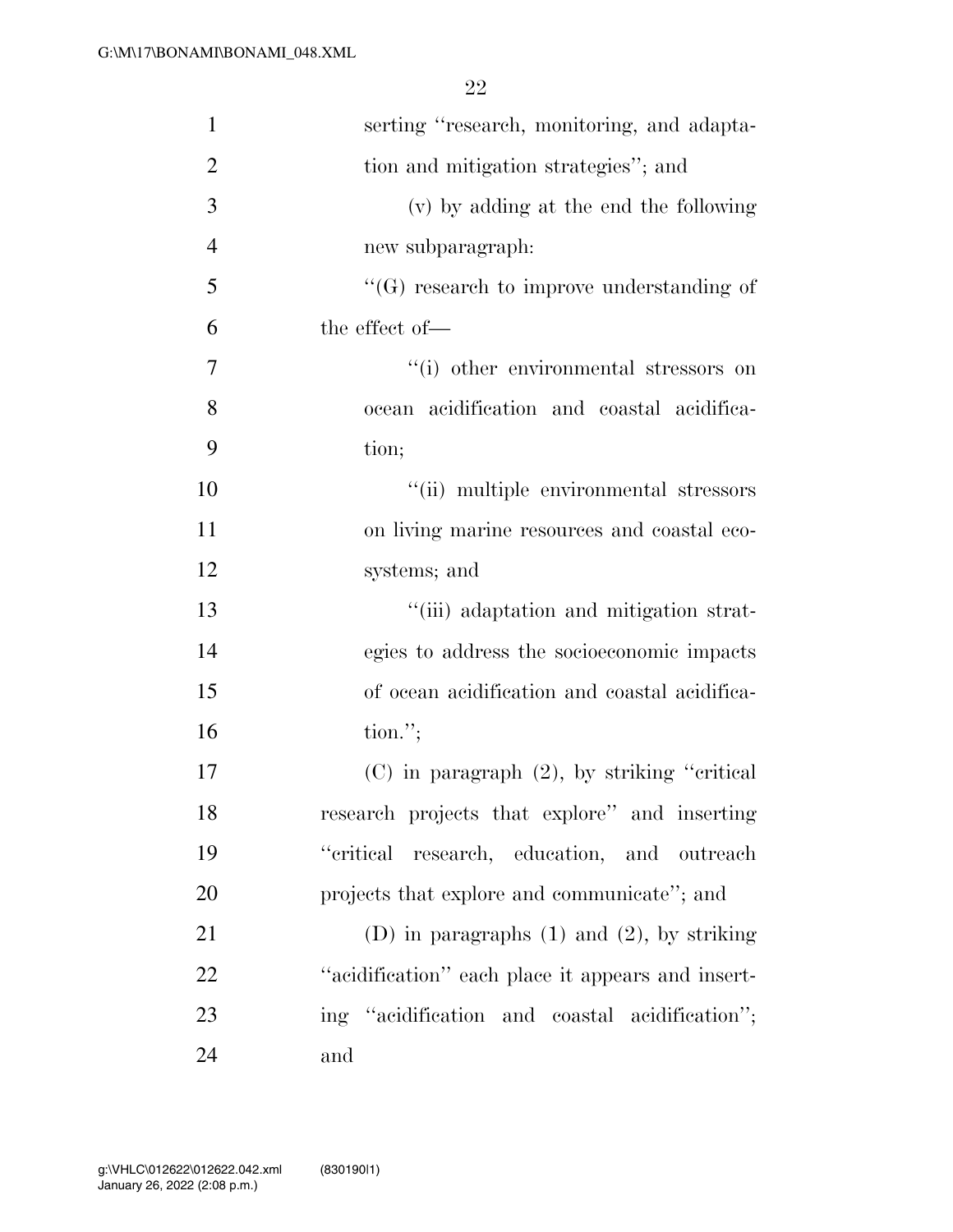(2) by adding at the end the following new sub-sections:

 ''(c) RELATIONSHIP TO INTERAGENCY WORKING GROUP.—The National Oceanic and Atmospheric Admin- istration shall serve as the lead Federal agency responsible for coordinating the Federal response to ocean acidifica-tion and coastal acidification, by—

8 "(1) leading the interagency working group in implementing the strategic research plan under sec-tion 12405;

 $\frac{11}{2}$  ''(2) coordinating monitoring and research ef- forts among Federal agencies in cooperation with State, local, and Tribal government and inter-national partners;

 ''(3) maintaining an Ocean Acidification Infor- mation Exchange described under section 12404(b)(5) to allow for information to be electroni-cally accessible, including information—

 ''(A) on ocean acidification developed 20 through or used by the ocean acidification pro-21 gram described under section 12406(a); or

22 "'(B) that would be useful to State govern- ments, local governments, Tribal governments, resource managers, policymakers, researchers, and other stakeholders in mitigating or adapt-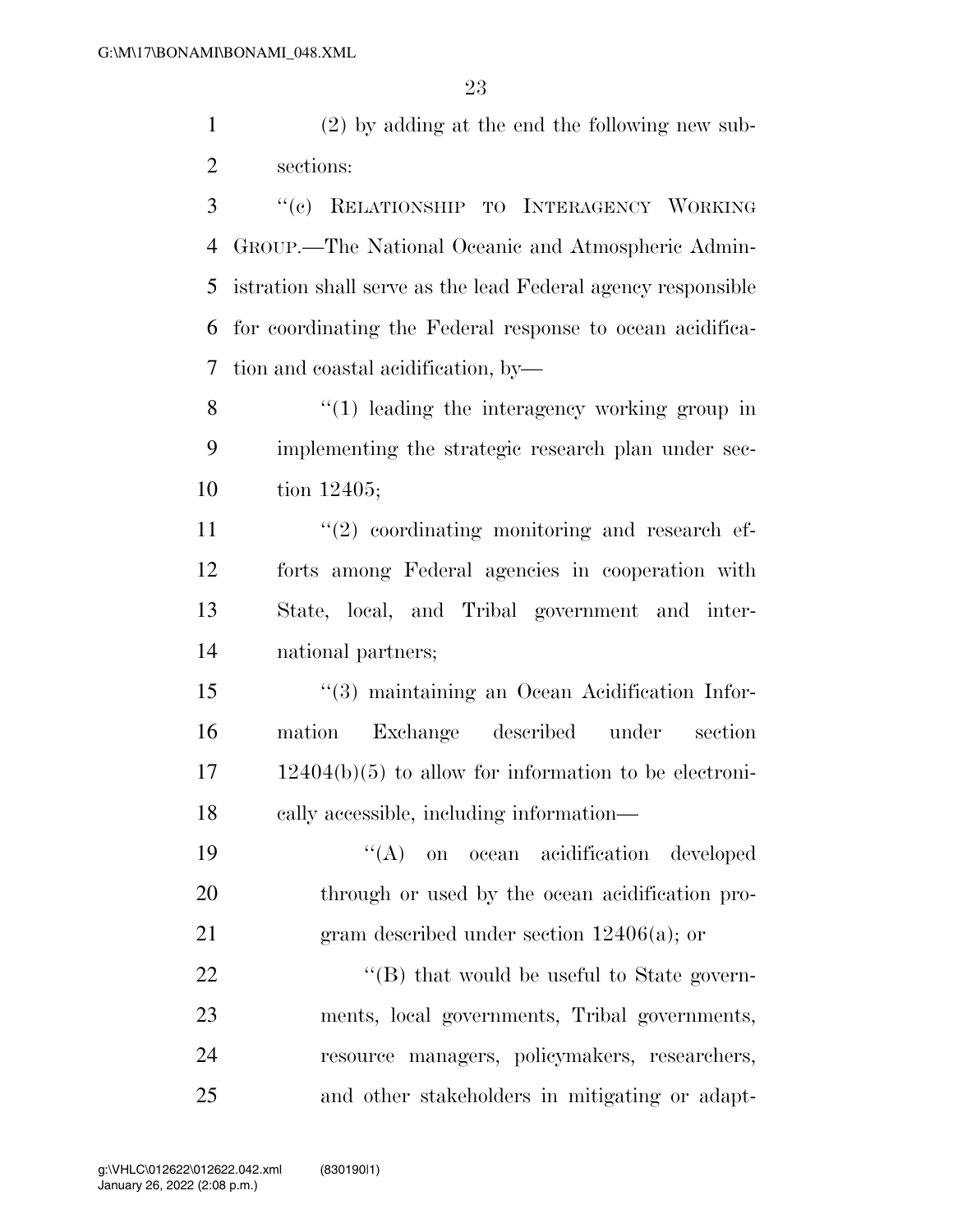| $\mathbf{1}$   | ing to the impacts of ocean acidification and           |
|----------------|---------------------------------------------------------|
| $\overline{2}$ | coastal acidification; and                              |
| 3              | $\cdot$ (4) establishing and maintaining the data ar-   |
| 4              | chive system under subsection (d).                      |
| 5              | "(d) DATA ARCHIVE SYSTEM.-                              |
| 6              | "(1) MANAGEMENT.—The Secretary, in coordi-              |
| 7              | nation with members of the interagency working          |
| 8              | group, shall provide for the long-term stewardship      |
| 9              | of, and access to, data relating to ocean acidification |
| 10             | and coastal acidification by establishing and main-     |
| 11             | taining a data archive system that the National Cen-    |
| 12             | ter for Environmental Information uses to process,      |
| 13             | store, archive, provide access to, and incorporate to   |
| 14             | the extent possible, such data collected—               |
| 15             | "(A) through relevant federally-funded re-              |
| 16             | search; and                                             |
| 17             | "(B) by a Federal agency, State agency,                 |
| 18             | local agency, Tribe, academic scientist, citizen        |
| 19             | scientist, or industry organization.                    |
| 20             | "(2) EXISTING GLOBAL OR NATIONAL DATA AS-               |
| 21             | sers.—In establishing and maintaining the data ar-      |
| 22             | chive system under paragraph (1), the Secretary         |
| 23             | shall ensure that existing global or national data as-  |
| 24             | sets (including the data assets maintained by the       |
| 25             | National Centers for Environmental Information,         |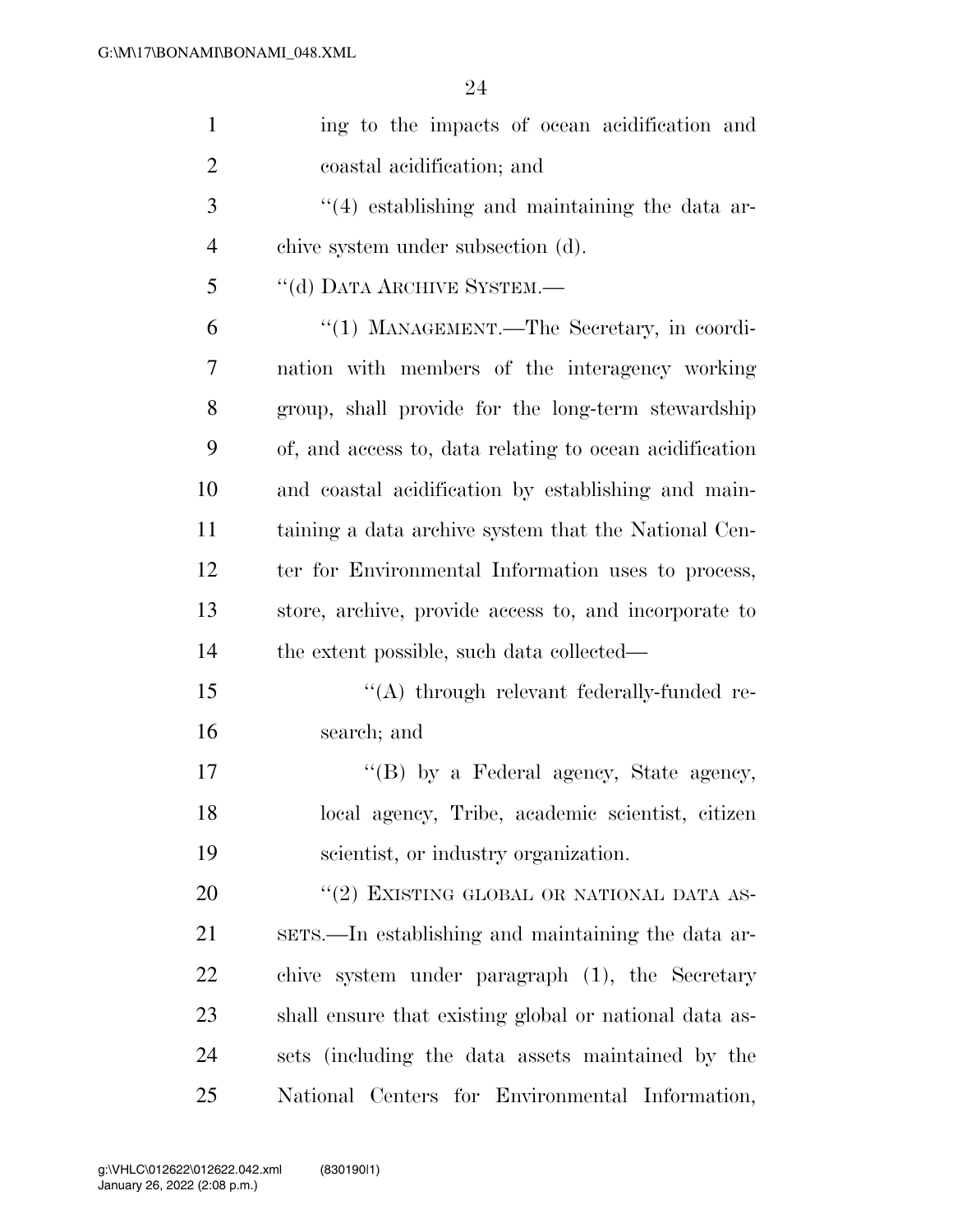| $\mathbf{1}$   | the Integrated Ocean Observing System, and other             |
|----------------|--------------------------------------------------------------|
| $\overline{2}$ | existing data systems within Federal agencies) are           |
| 3              | incorporated to the greatest extent possible.                |
| $\overline{4}$ | "(e) STANDARDS, PROTOCOLS, AND PROCEDURES.-                  |
| 5              | With respect to the data described in subsection (d), the    |
| 6              | Secretary, in coordination with members of the inter-        |
| 7              | agency working group, shall establish and revise as nec-     |
| 8              | essary the standards, protocols, or procedures for-          |
| 9              | "(1) processing, storing, archiving, and pro-                |
| 10             | viding access to such data;                                  |
| 11             | $f'(2)$ the interoperability and intercalibration of         |
| 12             | such data;                                                   |
| 13             | $(3)$ the collection of any metadata underlying              |
| 14             | such data; and                                               |
| 15             | $(4)$ sharing such data with State, local, and               |
| 16             | Tribal government programs, potentially affected in-         |
| 17             | dustry members, coastal stakeholders, fishery man-           |
| 18             | agement councils and commissions, non-Federal re-            |
| 19             | source managers, and academia.                               |
| 20             | ``(f)<br>DISSEMINATION OF OCEAN ACIDIFICATION                |
| 21             | DATA AND COASTAL ACIDIFICATION DATA.-The Sec-                |
| 22             | retary, in coordination with members of the interagency      |
| 23             | working group, shall disseminate the data described under    |
| 24             | subsection (d) to the greatest extent practicable by sharing |
| 25             | such data on full and open access exchanges.                 |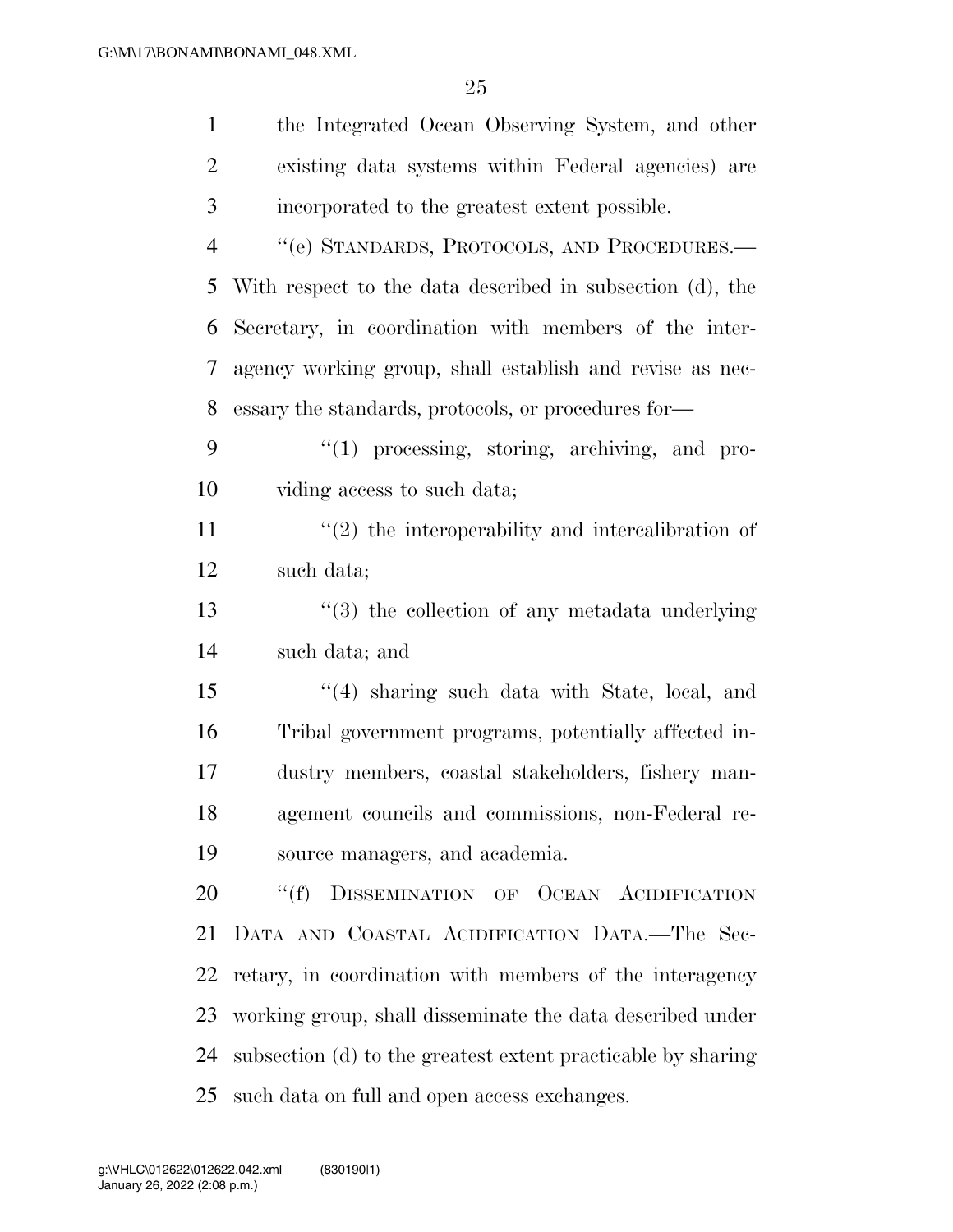''(g) REQUIREMENT.—Recipients of grants from the National Oceanic and Atmospheric Administration under this subtitle that collect data described under subsection 4 (d) shall—

 ''(1) collect such data in accordance with the standards, protocols, or procedures established pur-suant to subsection (e); and

 $\frac{8}{2}$  ''(2) submit such data to the data archive sys- tem under subsection (d) after publication, in ac- cordance with any rules promulgated by the Sec-retary.''.

#### **SEC. 10677. NSF OCEAN ACIDIFICATION ACTIVITIES.**

 Section 12407 of the Federal Ocean Acidification Re- search and Monitoring Act of 2009 (33 U.S.C. 3706) is amended—

 (1) by striking ''ocean acidification'' each place it appears and inserting ''ocean acidification and coastal acidification'';

19  $(2)$  in subsection  $(a)$ —

20  $(A)$  in the matter preceding paragraph  $(1)$ , by striking ''its impacts'' and inserting ''their respective impacts'';

 (B) in paragraph (3), by striking ''and its impacts'' and inserting ''and their respective impacts'';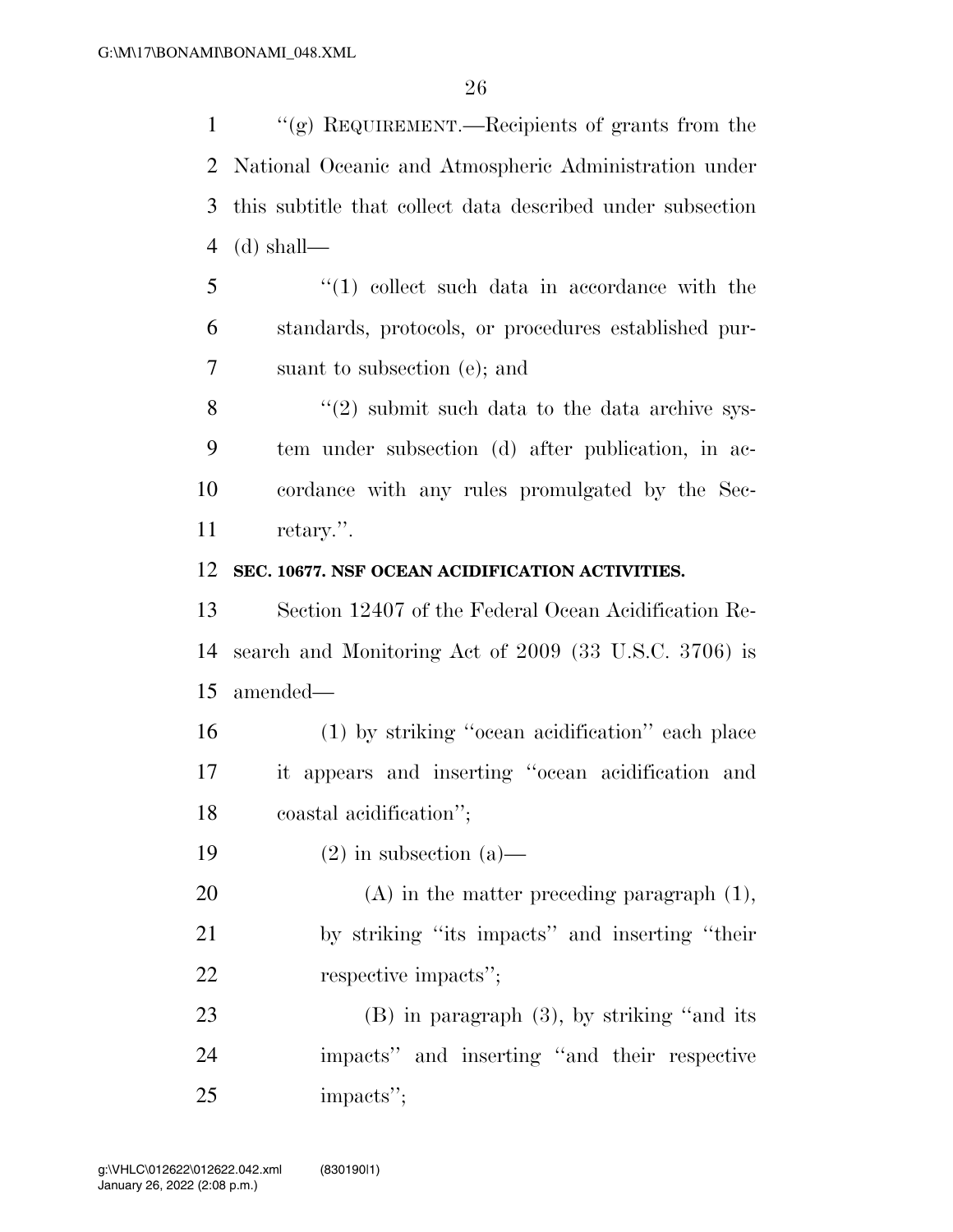| $\mathbf{1}$   | $(C)$ in paragraph $(4)$ , by striking the pe-                |
|----------------|---------------------------------------------------------------|
| $\overline{2}$ | riod at the end and inserting "; and"; and                    |
| 3              | (D) by adding at the end the following new                    |
| $\overline{4}$ | paragraph:                                                    |
| 5              | "(5) adaptation and mitigation strategies to ad-              |
| 6              | dress socioeconomic effects of ocean acidification and        |
| 7              | coastal acidification."; and                                  |
| 8              | $(3)$ by adding at the end the following:                     |
| 9              | "(d) REQUIREMENT.—Recipients of grants from the               |
| 10             | National Science Foundation under this subtitle that col-     |
| 11             | lect data described under section 12406(d) shall—             |
| 12             | $\lq(1)$ collect data in accordance with the stand-           |
| 13             | ards, protocols, or procedures established pursuant           |
| 14             | to section $12406(e)$ ; and                                   |
| 15             | $\cdot\cdot\cdot(2)$ submit such data to the Director and the |
| 16             | Secretary after publication, in accordance with any           |
| 17             | promulgated by the Director or the Sec-<br>rules              |
| 18             | retary.".                                                     |
| 19             | SEC. 10678. NASA OCEAN ACIDIFICATION ACTIVITIES.              |
| 20             | Section 12408 of the Federal Ocean Acidification Re-          |
| 21             | search and Monitoring Act of 2009 (33 U.S.C. 3707) is         |
| 22             | amended—                                                      |
| 23             | (1) by striking "ocean acidification" each place              |
| 24             | it appears and inserting "ocean acidification and             |
| 25             | coastal acidification";                                       |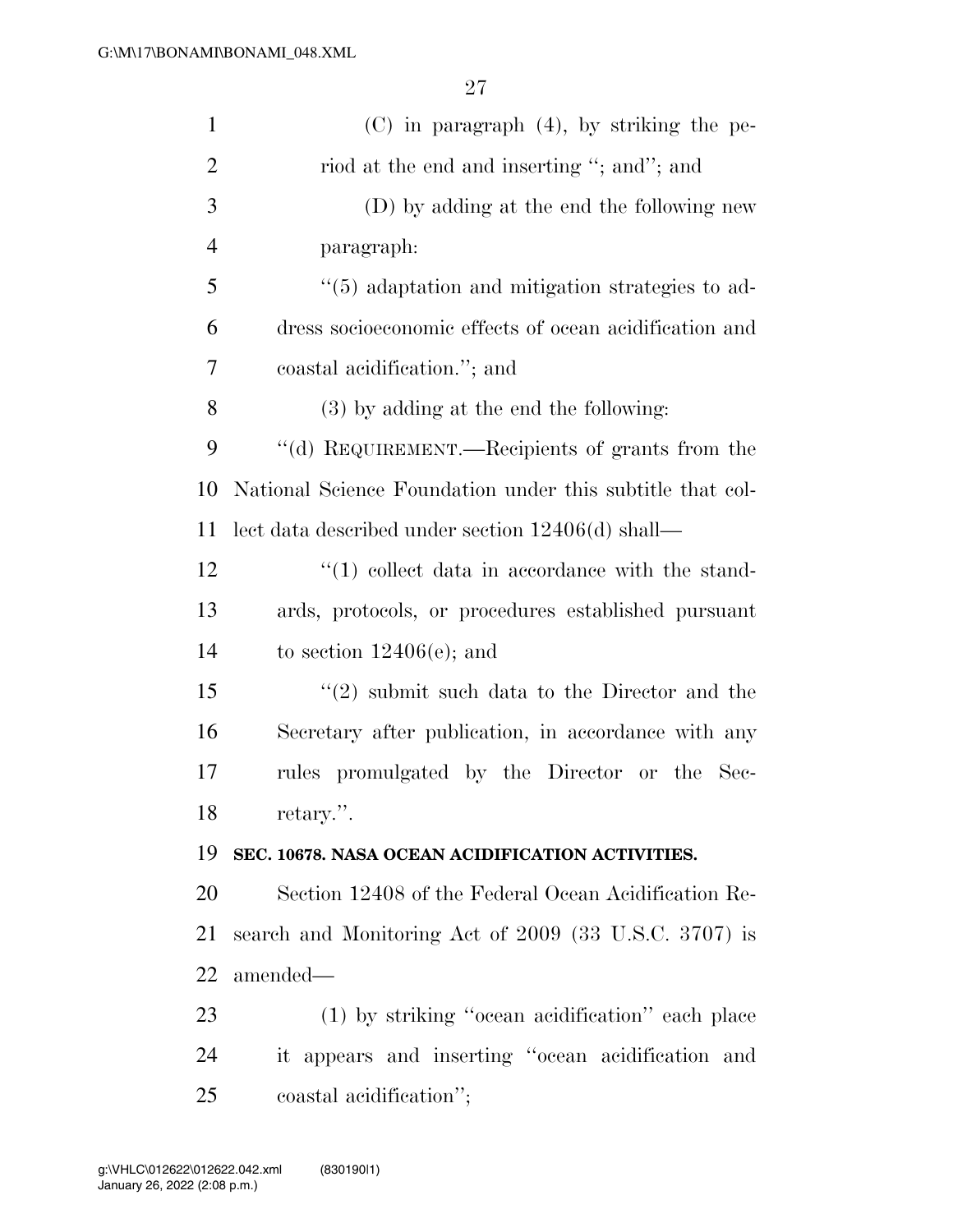| $\mathbf{1}$   | $(2)$ in subsection $(a)$ , by striking "its impacts"       |
|----------------|-------------------------------------------------------------|
| $\overline{2}$ | and inserting "their respective impacts"; and               |
| 3              | (3) by adding at the end the following new sub-             |
| $\overline{4}$ | section:                                                    |
| 5              | "(d) REQUIREMENT.—Researchers from the National             |
| 6              | Aeronautics and Space Administration under this subtitle    |
| 7              | that collect data described under section $12406(d)$ shall— |
| 8              | $\lq(1)$ collect such data in accordance with the           |
| 9              | standards, protocols, or procedures established pur-        |
| 10             | suant to section $12406(e)$ ; and                           |
| 11             | $\lq(2)$ submit such data to the Administrator and          |
| 12             | the Secretary, in accordance with any rules promul-         |
| 13             | gated by the Administrator or the Secretary.".              |
| 14             | SEC. 10679. AUTHORIZATION OF APPROPRIATIONS.                |
| 15             | Section 12409 of the Federal Ocean Acidification Re-        |
| 16             | search and Monitoring Act of 2009 (33 U.S.C. 3708) is       |
| 17             |                                                             |
|                | amended—                                                    |
| 18             | $(1)$ in subsection (a), by striking "subtitle—"            |
| 19             | and all that follows through paragraph (4) and in-          |
| 20             | serting the following: "subtitle—                           |
| 21             | "(1) $$30,500,000$ for fiscal year 2022;                    |
| 22             | "(2) $$35,000,000$ for fiscal year 2023;                    |
| 23             | "(3) $$40,000,000$ for fiscal year 2024;                    |
| 24             | "(4) $$45,000,000$ for fiscal year 2025; and                |